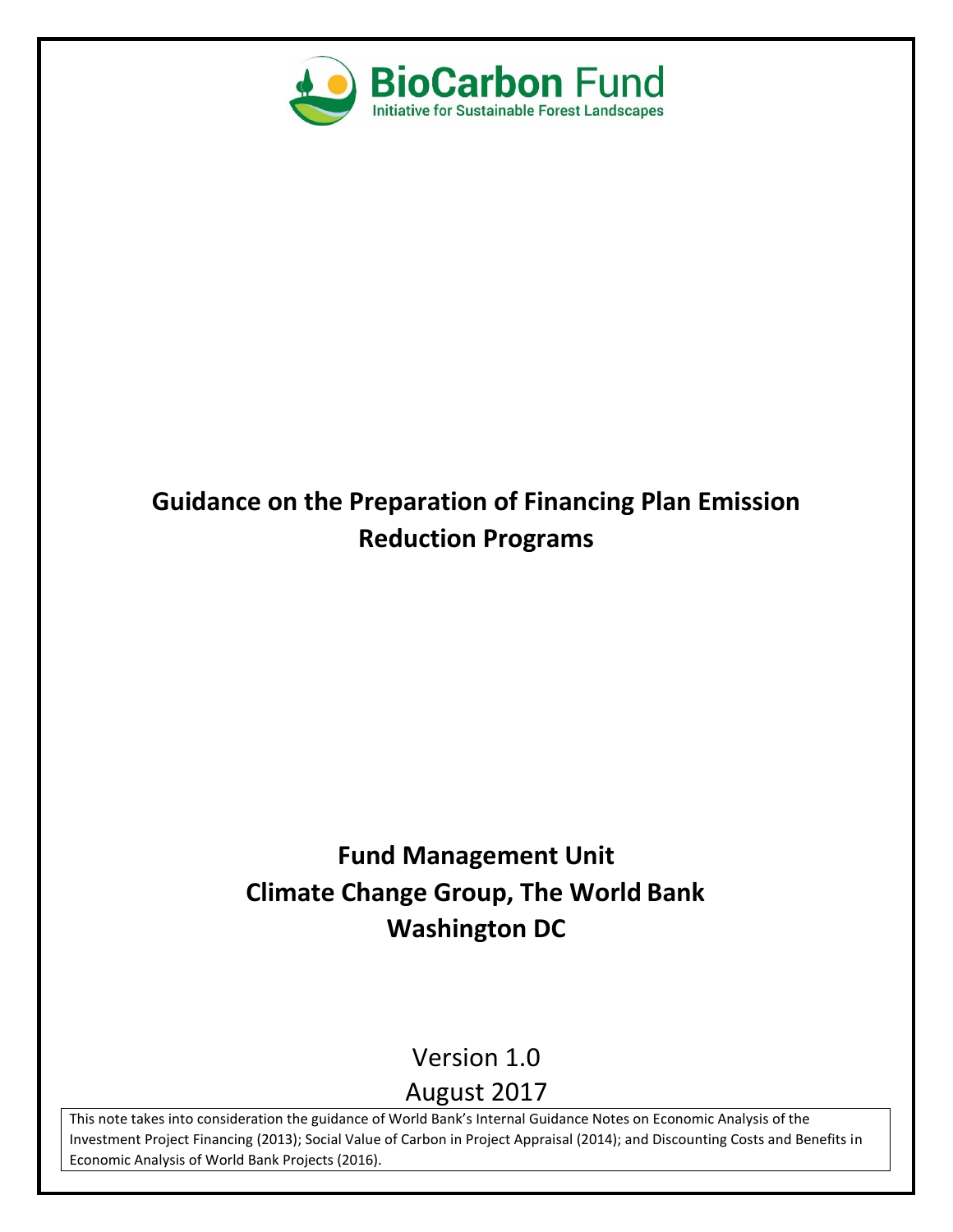# **Table of Contents**

| 1. |                                                                         |  |
|----|-------------------------------------------------------------------------|--|
|    |                                                                         |  |
|    | 1.2 Considerations in the preparation of financing plan of ER programs  |  |
| 2. |                                                                         |  |
|    |                                                                         |  |
|    |                                                                         |  |
|    |                                                                         |  |
|    |                                                                         |  |
|    |                                                                         |  |
|    |                                                                         |  |
|    |                                                                         |  |
|    |                                                                         |  |
| 3. |                                                                         |  |
|    |                                                                         |  |
| 4. | Review of the financing as part of World Bank appraisal of ER program11 |  |
| 5. |                                                                         |  |

# **Annexes**

| Annex 1: Terms of reference for preparation of financing plan of an ER program14 |  |
|----------------------------------------------------------------------------------|--|
|                                                                                  |  |
|                                                                                  |  |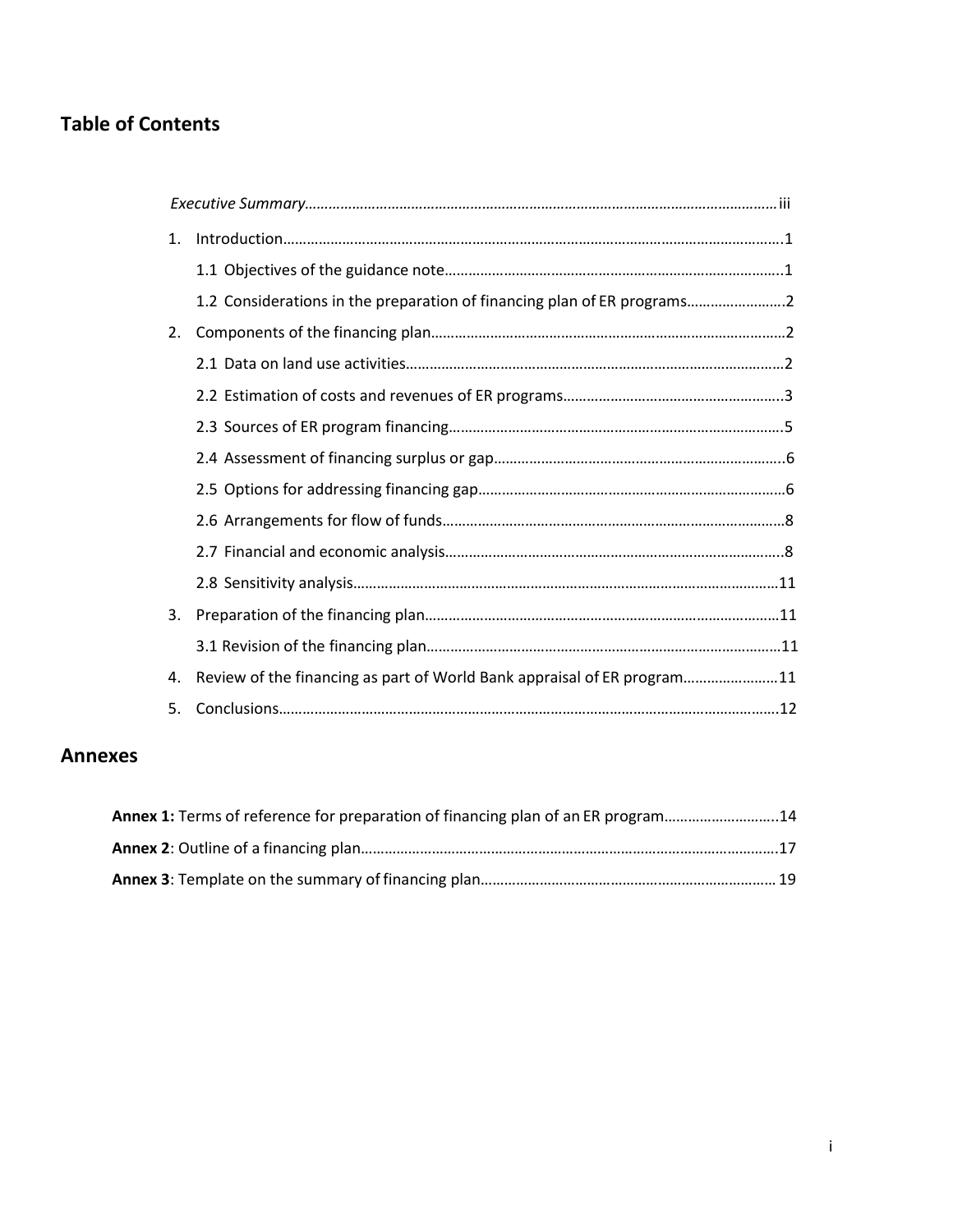# **Abbreviations**

| <b>BioCF</b>    | <b>BioCarbon Fund</b>                                                            |
|-----------------|----------------------------------------------------------------------------------|
| <b>CAFI</b>     | <b>Central African Forest Initiative</b>                                         |
| <b>DFID</b>     | Department for International Development, Government of UK                       |
| <b>ERR</b>      | <b>Economic Rate of Return</b>                                                   |
| <b>ER</b>       | <b>Emission Reduction</b>                                                        |
| <b>ERPA</b>     | <b>Emission Reduction Payment Agreement</b>                                      |
| <b>ESMF</b>     | <b>Environmental and Social Management Framework</b>                             |
| <b>FCPF</b>     | Forest Carbon Partnership Facility                                               |
| <b>FIP</b>      | Forest Investment Program                                                        |
| <b>FREL/FRL</b> | Forest Reference Emissions Level/Forest Reference Level                          |
| GIZ             | Gesellschaft fur Internatonale Zusummenarbeit (German International Cooperation) |
| <b>IRR</b>      | <b>Internal Rate of Return</b>                                                   |
| <b>ISFL</b>     | Integrated Sustainable Forest Landscapes                                         |
| <b>MRV</b>      | Monitoring, Reporting and Verification                                           |
| <b>NPV</b>      | <b>Net Present Value</b>                                                         |
| OP/BP           | <b>Operational Policy/Business Policy</b>                                        |
| PAD             | <b>Project Appraisal Document</b>                                                |
| PCN             | <b>Project Concept Note</b>                                                      |
| PDO             | Program Development Objective                                                    |
| <b>PFES</b>     | <b>Payment for Forest Environmental Services</b>                                 |
| PSA             | Pago por Servicios Ambientales                                                   |
| <b>SESA</b>     | <b>Strategic Environmental and Social Assessment</b>                             |
| <b>SORT</b>     | Systematic Operations Risk-rating Tool (SORT)                                    |
| <b>USAID</b>    | United States Agency for International Development                               |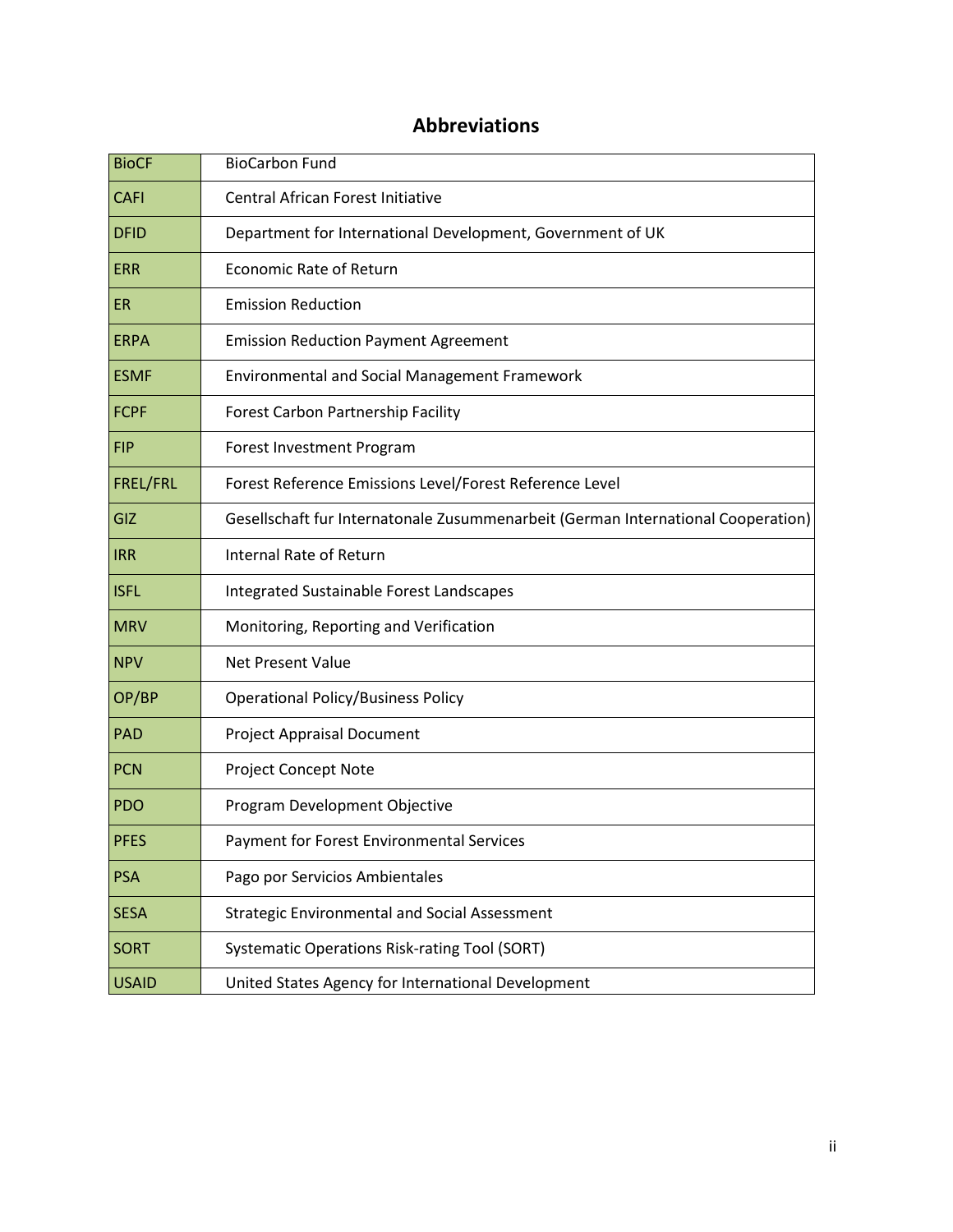## **Executive Summary**

<span id="page-3-0"></span>A financing plan is an integral part of the Emission Reduction (ER) Programs proposed for implementation under the Forest Carbon Partnership Facility (FCPF) and BioCarbon Fund Initiative for Sustainable Forest Landscapes (BioCF ISFL). Financing plans form the basis for implementation of ER programs. Consistent and systematic presentation of data, information and assumptions in the financing plan can provide an overview of ER programs in a transparent manner.

The guidance presented in this note for the preparation of financing plans for ER programs seeks to achieve two objectives - ensure preparation of a sound financing plan to support implementation of ER programs proposed under the FCPF and BioCF ISFL; and to facilitate review of the financing plan as part of ER program appraisal.

First, this note presents step-wise guidance on preparation of a financing plan with a focus on the organization of data on costs, revenues, and sources of financing; measures to address any funding gaps; process for conducting financial and economic analysis and sensitivity analysis of variables influencing program finance; and arrangements for flow of funds to ensure that the financing plan is robust in supporting ER program implementation.

Second, this note provides guidance for reviewing financing plans as part of the World Bank's appraisal. The data and information presented in financing plans is expected to be reviewed by the World Bank economist(s) of a country or region in which an ER program will be implemented. The guidance presented in this note is expected to facilitate country or regional economists and tasks teams in the review of ER programs to ensure that data and information presented in financing plans are consistent with information presented in support of program development objectives (PDO). The feedback from this review will inform updates to financial plans, identification of performance indicators to assess ER program performance and assessments of financial risks to ER programs.

This note is expected to be revised from time to time based on feedback from program and review teams.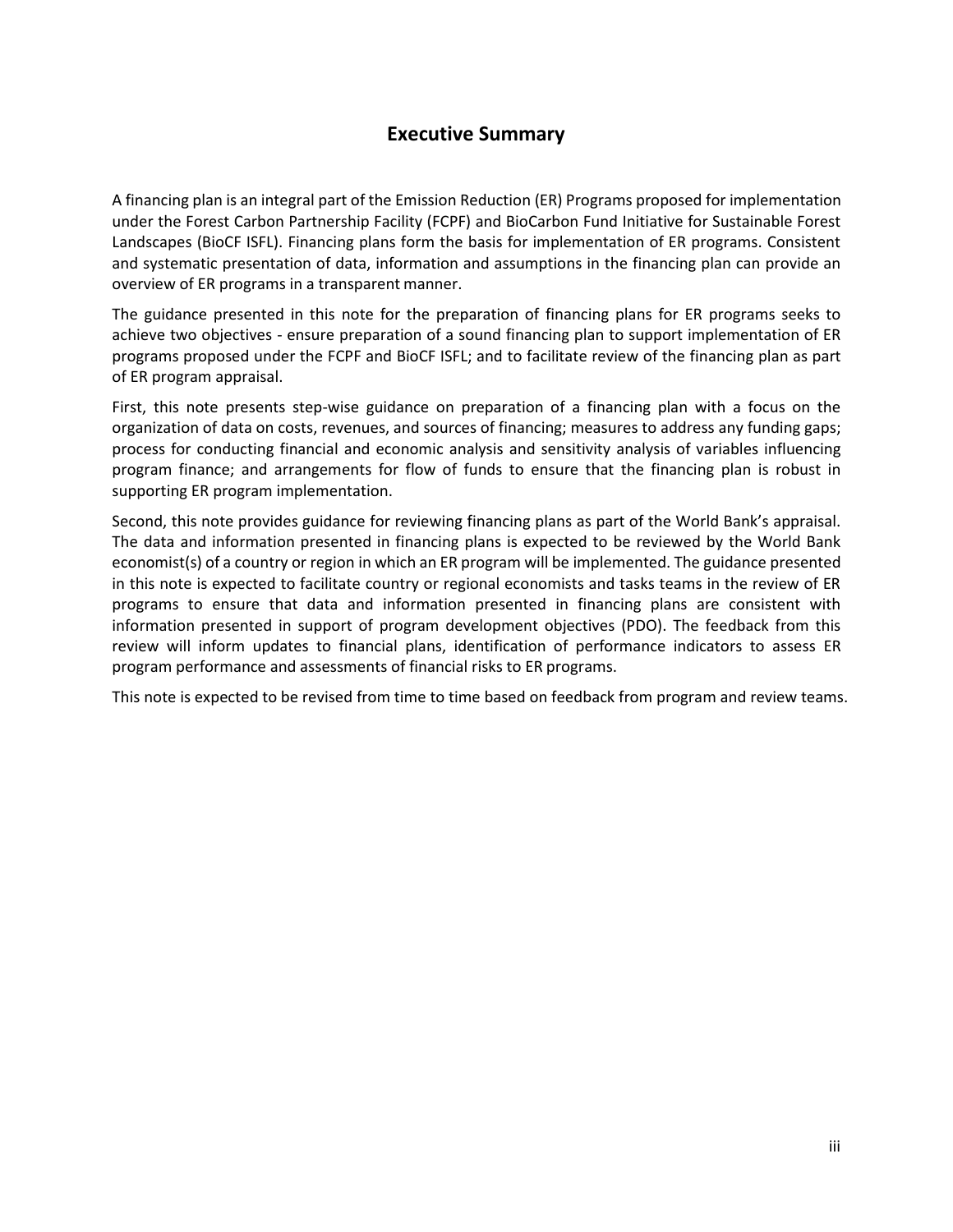# **Guidance on the Preparation of Financing Plan Emission Reduction Programs**

### <span id="page-4-0"></span>**1. Introduction**

The financing plan is a key component of ER programs proposed for implementation under the FCPF and the BioCF ISFL trust funds and review of financing plans is an element of the World Bank's appraisal of Emission Reduction programs.

This note presents guidance on data and information relevant for preparation of a financing plan to be presented in the FCPF and BioCF ISFL ER Program Documents (ER PDs)<sup>1</sup>; as well as in Program Appraisal Document (PAD) sections on program financing and financial and economic analysis for FCPF and BioCF ISFL ER programs.

Preparation of a comprehensive financing plan assumes transparent estimation of costs and revenues of ER program activities, determination of financing needs, identification of financing sources and institutional arrangements for flow of funds to ER programs. Financing plans are significant for ER programs in the following contexts:

- They support credible program design by outlining sources of finance
- They present financing information to reflect the feasibility of achieving the program's overall

objectives (also called the program development objective or PDO)

The financing plans prepared in support of ER program implementation are expected to be reviewed by the World Bank country economists as part of program appraisal. The task teams for FCPF and BioCF ISFL ER programs are expected to coordinate the review of financial plans as part of program appraisal. This note considers the aspects of World Bank guidance on economic analysis of projects implemented under the Bank's investment project financing relevant to appraisal of ER programs.<sup>2</sup>

#### <span id="page-4-1"></span>**1.1 Objectives of the guidance note**

The objectives of this note are:

- To provide guidance on preparation of financing plan of ER programs implemented under FCPF and BioCF ISFL; and
- To present information relevant for review of financing plan as part of program appraisal.

Financing plans for ER programs are expected to be prepared following capital budgeting procedures and considering data and information on costs and benefits of ER program activities; sources of financing; analysis of financial surplus or gap; and the options to address financing gap, if any, in implementing an ER program. Guidance presented in this note can assist program teams in transparent presentation of financing information on ER programs as well as in the review of programs.

<sup>&</sup>lt;sup>1</sup> Section 6.2 of the FCPF ERPD and Section 3.1.3 of the BioCF ISFL PD.

In the case of FCPF Carbon Fund, financing plan is not a criterion of the FCPF Carbon Fund Methodological Framework and is therefore not subject to review by the Technical Advisory Panel.

<sup>&</sup>lt;sup>2</sup> World Bank (2013) Investment project Financing Economic Analysis Guidance Note, The World Bank, Washington DC, 30 p. [http://siteresources.worldbank.org/PROJECTS/Resources/40940-1365611011935/Guidance\\_Note\\_Economic\\_Analysis.pdf](http://siteresources.worldbank.org/PROJECTS/Resources/40940-1365611011935/Guidance_Note_Economic_Analysis.pdf)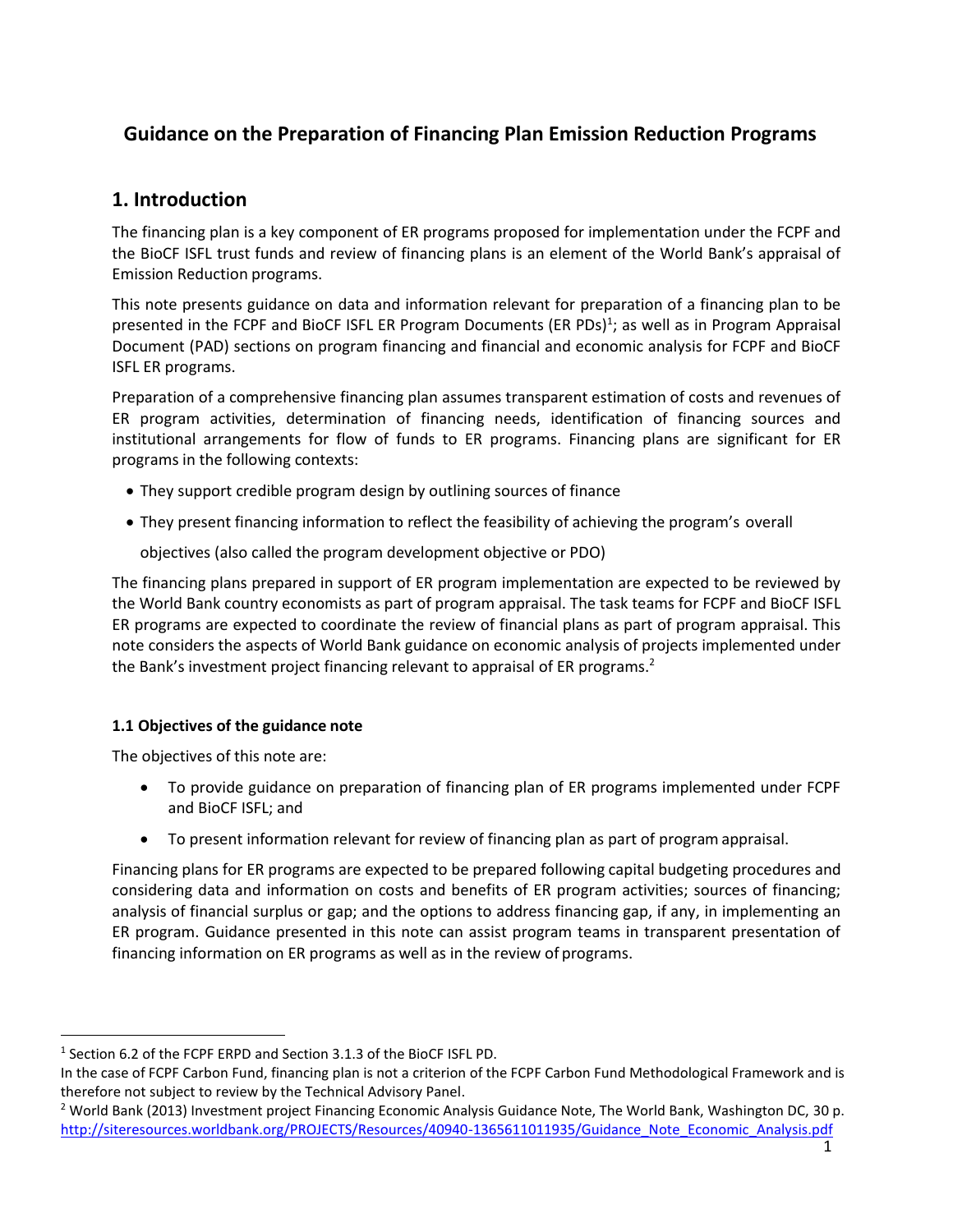#### <span id="page-5-0"></span>**1.2 Considerations in the preparation of financing plan of ER programs**

The type of information required for a financing plan depends on the program's objectives, land use categories covered under a program, and categories of public and private costs and benefits of an ER program.

#### *1.2.1 Program objective*

Reducing GHG emissions and enhancing GHG removals through sinks are key objectives for most land use mitigation programs. For programs focused solely on these objectives, the nature and scope of financial and economic analysis is expected to be limited to the achievement of reducing net emissions.

However, for programs that include additional objectives such as improvement of incomes, livelihoods of communities, and ecosystem services, the nature and scope of financial and economic analysis must reflect these multiple objectives. For example, economic analysis of income and employment can clarify the contribution of a program to the reduction of poverty and inequality, whereas economic analysis of improved ecosystem services can highlight the economic value of ecosystem services such as soil conservation and erosion control to enhancing agricultural productivity.

#### *1.2.2 Land use activities covered in a program*

The number and type of land use activities included in a program can influence the preparation of its financing plan. In programs focused solely on REDD+ under the FCPF Carbon Fund, the financing plan is expected to focus on the costs and benefits of activities addressing the drivers of deforestation and forest degradation and enhancement of removals.

Programs focused on multiple land uses to promote sustainable landscape management under the BioCF ISFL are expected to fund a wide range of activities associated with multiple land use categories targeting emissions and removals within agriculture, forests, grassland systems etc. In this case, the financing plan is expected to consider activities associated with these various land uses. If different land use activities are included in a landscape program at different intervals of program implementation, financing plan of the landscape program needs to be revised to reflect the costs and revenues of all land use activities included in a program.

### <span id="page-5-1"></span>**2. Components of the financing plan**

Components that are integral to an ER program's financing plan are discussed in the following sections:

- 1. Organization of data and information on land use
- 2. Estimation of costs and benefits of program activities
- 3. Sources and categories of financing
- 4. Analysis of financing surplus or gap
- 5. Options for addressing financing gap
- 6. Arrangements for flow of funds
- 7. Financial and economic analysis
- 8. Sensitivity analysis of factors influencing financing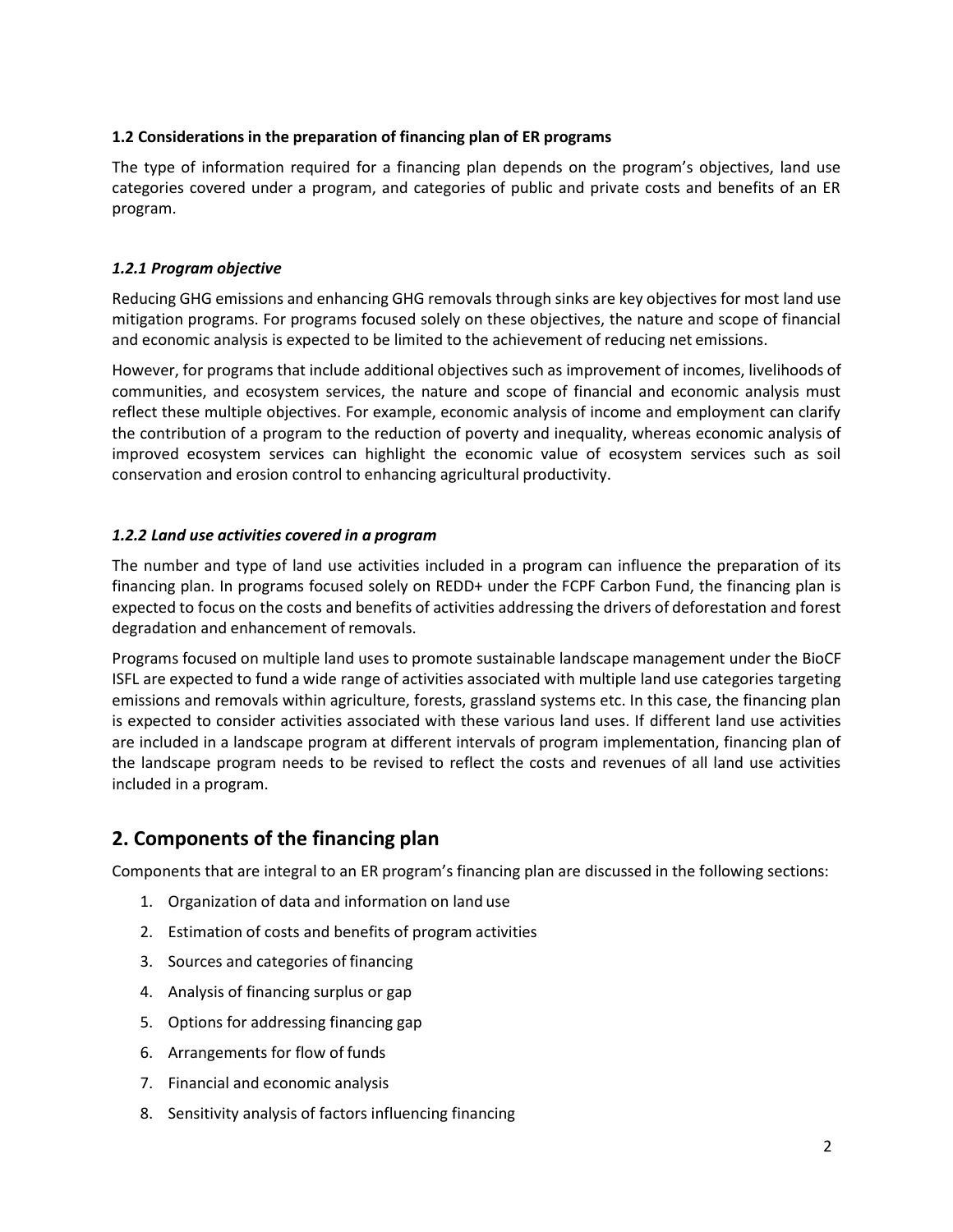The terms of reference for preparing a financing plan (**Annex 1**), an outline of items to be covered in a financing plan (**Annex 2**), and a template for the summary of a financing plan (**Annex 3**) are included as Annexes to this note to facilitate the preparation of financing plan.

#### **2.1 Data on land use and land use change**

The land use and land use change assessment provides activity data on forest land use for a reference period and data on forest carbon stocks and changes collected through forest inventory enables estimation of emissions factors. The activity data and emission factor data of a reference period as well as data on activities proposed for implementation in an ER program facilitate the estimation of GHG emissions and removals during reference and program periods and form inputs to a financing plan.

#### **2.2 Estimation of costs and benefits of ER program activities**

Data on proposed program activities and their unit costs and benefits/revenues are used to estimate the costs and revenue streams of a program.

#### *2.2.1 Program costs*

ER program costs can be grouped into four categories – institutional costs, implementation costs, transaction costs and opportunity costs. The first three categories of costs form part of the total ER program costs and are discussed below. Although opportunity costs do not form part of program implementation costs, their assessment reflects the foregone revenues/benefits of implementing an ER program and can be relevant for benefit sharing mechanisms. Therefore, opportunitycosts are discussed further in the section on ER program revenues/benefits.

The complex causal chains associated with land use activities may require several assumptions to quantify costs, especially in relation to institutional costs and implementation costs. In such cases, it is useful to outline anticipated costs and their occurrence during program implementation.

#### *2.2.1.1 Institutional costs*

These include costs associated with program management, coordination, administration, training, capacity building, organization of stakeholder consultations and grievance redress mechanisms, strategic environmental and social assessments (SESAs), implementation of an environmental and social management framework (ESMF) and benefit sharing mechanisms, and other costs of ER programs that are not covered under implementation costs and transaction costs.

#### *2.2.1.2 Implementation costs*

Implementation costs are incurred in implementing specific ER program activities – e.g. activities to address drivers of deforestation and degradation (sustainable timber production, agriculture and livestock management, efficient biomass-based cook stoves etc.) and activities for enhancement of carbon stocks (afforestation and reforestation, enhancement of removals, and reduction in displacement of emissions to areas outside of a program). Implementation costs can include both fixed and variable costs and depend on types of program activities, scale and extent of program coverage (e.g. sub-national vs. national), and unit costs of implementation.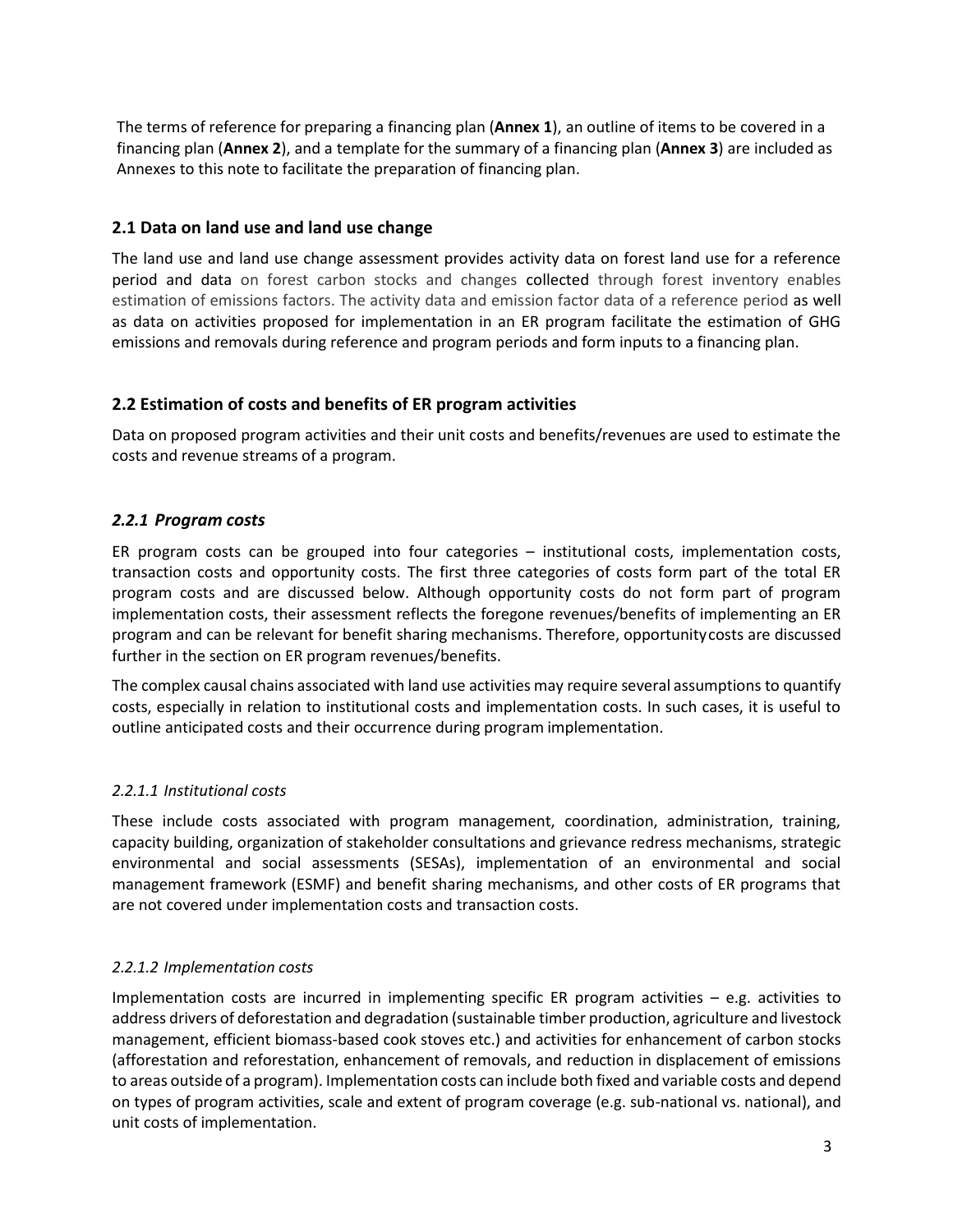#### *2.2.1.3 Transaction costs*

These include costs incurred for the measurement of emission reductions, their monitoring, reporting and verification, meeting requirements for results-based payment contracts, and the transfer of emission reductions between contracting entities. Such costs can include those related to the establishment of forest reference emissions levels and forest reference levels (FREL/FRL); monitoring, reporting and verification (MRV) of ER program activities; management of registry operations; and legal and other costs associated with design and execution of performance contracts; and the costs to transfer emission reductions among program participants.

#### *2.2.2 ER program revenue and benefit streams*

In addition to revenue from results-based payments for emission reductions, ER programs can have multiple revenue streams from products (e.g. timber and non-timber products) and services (e.g. ecotourism) that are valued at market prices. Other benefits that are not amenable for valuation using market prices (e.g. ecosystem services provided by biodiversity, soil, and water conservation) can be valued using imputed values.

#### *2.2.2.1 Opportunity costs in relation to ER program benefits*

Opportunity cost refers to the present value (NPV) of benefits (such as timber, agriculture products, livestock or other land use activities) from land use activities in the absence of an ER program. Opportunity costs represent the value foregone from not continuing with the land use (e.g. timber production, converting forest land to agricultural land, livestock grazing etc.) practiced in the reference period.<sup>3</sup>

Opportunity costs are not part of the implementing costs of an ER program, however, they can be relevant to the design of benefit sharing mechanisms to ensure effective participation and contribution of stakeholders in addressing the drivers of land use change.

#### *2.2.3 Tools for estimation of costs and revenues*

The costs and revenues associated with an ER program need to be estimated as part of the preparation of the financing plan. The FCPF REDD+ Cost Elements Assessment Tool<sup>4</sup> an excel spreadsheet template designed to quantify costs (institutional, implementation, transactional, and opportunity costs) and revenues of ER programs can be used. Other similar tools that facilitate quantification of costs and benefits of ER programs can be used.

<sup>&</sup>lt;sup>3</sup> World Bank (2011): Estimation of Opportunity Costs of REDD+, Version 1.3, presents details.

<http://documents.worldbank.org/curated/en/747421468337285819/pdf/632690WP0Oppor00Box0361511B0PUBLIC0.pdf>

<sup>4</sup> Estimation of REDD+ Cost Elements Assessment Tool and accompanying User Manual (World Bank 2016) facilitate quantification of costs and benefits of an ER program. The Facility Management Team of the FCPF and the Fund Management Team of the BioCF ISFL can provide guidance on application of Cost Elements Assessment Tool. The link to the Tool and User Manual are noted below. [https://www.forestcarbonpartnership.org/system/files/documents/Manual%20REDD%2B%20cost%20element%20assessment%20](https://www.forestcarbonpartnership.org/system/files/documents/Manual%20REDD%2B%20cost%20element%20assessment%20tool%20final1.pdf) [tool%20final1.pdf](https://www.forestcarbonpartnership.org/system/files/documents/Manual%20REDD%2B%20cost%20element%20assessment%20tool%20final1.pdf)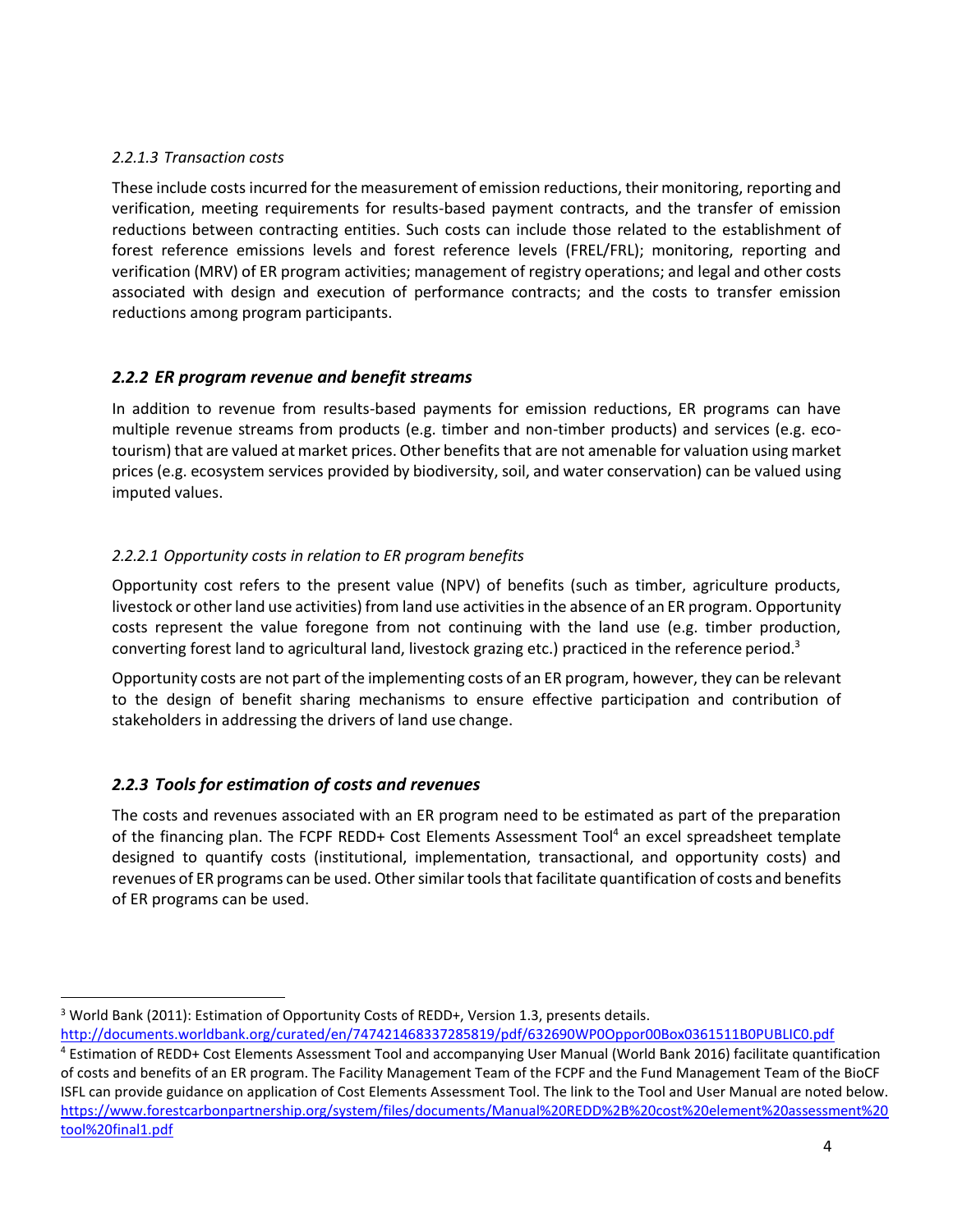#### <span id="page-8-0"></span>**2.3 Sources of ER program financing**

Data and information on sources of financing need to be collected to estimate the financing available to implement the activities proposed in an ER program.

The financing for an ER program can be from many sources, including government budget, multilateral and bilateral and private sector sources. Funds from national budgets reflect the commitment of provincial and national governments to support ER program implementation. Grants may not require repayment of funds used for implementing an ER program, whereas loans need to be repaid as per the terms of the loan agreements. Equity refers to contribution of capital from public or private agencies to invest in an ER program. The return on equity to investing agencies can be from revenues from ER program products (e.g. timber, non-timber, and agricultural products) and services (revenue from emission reductions, ecotourism etc.).

Documentation on sources of financing needs to be collected and verified from agencies identified to fund an ER program. The sources of financing that can be verified based on supporting documentation should be categorized as secured financing. The sources of financing that are anticipated during program period but cannot be verified at the beginning of an ER program should be considered unsecured financing, and upon checking for certainty can be categorized assecured. The unsecured financing that is unlikely to flow during the 2-3 years from the start of an ER program or until the conduct of first verification of the emission reductions in a program should be considered as a potential financing source and should be reflected in the sensitivity analysis.

#### *2.3.1 Domestic sources*

Domestic sources of financing can include government budget, resources from other public and private agencies in a country and revenue streams from an ER program that can be used as a financing source for program implementation.

**Government:** Data and information on all forms of government financing to an ER program need to be quantified along with details on financing (e.g. taxes, subsidies, royalties etc.) from provincial and national governments to an ER program.

**Other public agencies:** Grants, loans and equity from public and quasi-public agencies that are not part of provincial and national government budget need to be identified and estimated based on information collected from relevant agencies.

**Private**: Private sources can be in the form of grants, loans and equity from non-commercial and commercial entities. The data and information on private financial flows need to be collected from agencies associated with financing of an ER program.

**Revenue from ER program**: For revenue streams of an ER program to be categorized as a financing source, it should be used as a source of finance for ER program implementation. For revenue streams that are public, there needs to be documentation on the potential use of program revenue streams as a future financing source for ER program implementation.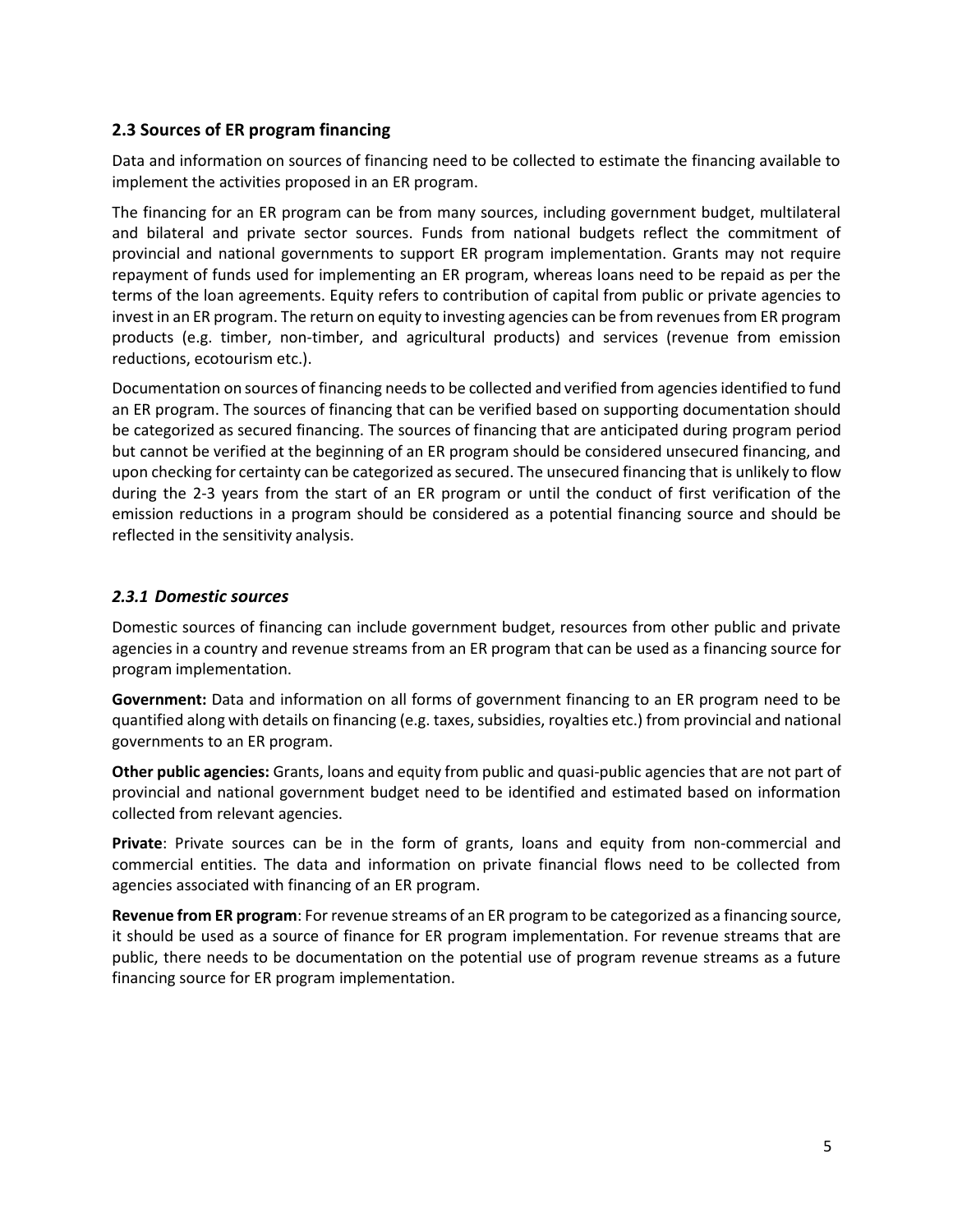#### *2.3.2 International sources*

International sources of finance for ER programs can be from bilateral, multilateral and private sources. Bilateral and multilateral sources are majorinternational financing sources, while private finance forms a small proportion and is often associated with the commercial forestry and agricultural products.

**Bilateral**: A major category of bilateral financing is in the form of grants. Generally, most grant financing is from bilateral development agencies (e.g. GIZ, USAID, DFID, Norway, etc.) and financing institutions (e.g. KfW), which need to be collected from agencies supporting an ER program. In collecting information on bilateral financing, a direct and explicit link to the ER program's objective and overall implementation must be made clear to avoid attribution of generic bilateral agency support as financing to an ER program.

**Multilateral**: Financing from multilateral development agencies such as the World Bank and other development banks can be in the form of grants and loans. In the World Bank financing, IDA funds are in the form of grants and loans, while IBRD funds are in the form of loans. In relation to World Bank trust funds, FCPF Readiness fund and BioCF ISFL upfront funding are in the form of grants; finance from the Forest Investment Program (FIP) is in the form of grants and loans; and FCPF Carbon Fund and BioCF Tranche Three funding is in the form of results-based finance. Other sources of multilateral finance can include financing from regional development banks, Global Environment Facility, Green Climate Fund, Central African Forest Initiative, and others.

**Private:** International private finance to ER programs can be in the form of grants, loans and equity. Possible sources of private finance include investment funds, productive alliances and commodity companies, trade associations, foundations, and non-governmental organizations. The information on private finance is not often published and therefore needs to be collected from relevant agencies.

#### <span id="page-9-0"></span>**2.4 Assessment of financing surplus or gap**

The comparison of costs and revenue streams provides data to assess a surplus or gap in the financing needed to adequately implement ER programs. The short fall of the total available financing sources to meet the total identified program costs (sum of institutional, implementation and transaction costs is considered a financing gap that needs to be bridged to ensure effective program implementation.

A large financing gap can be a major risk to ER program implementation. It is useful to estimate the financing gap considering information from a sensitivity analysis of costs and revenues during program implementation. A systematic assessment on program costs and financing sources at the start of a program and annually during program implementation is relevant for active management of financing risks to an ER program.

#### <span id="page-9-1"></span>**2.5 Options for addressing financing gap**

The options to address the financing gap of an ER program can be traditional sources such as grants, loans and equity; and/or alternative sources that have not been widely used in forestry context but can be relevant as potential sources of financing to meet financing gap. These may potentially include bonds, guarantees and other forms of concessional finance.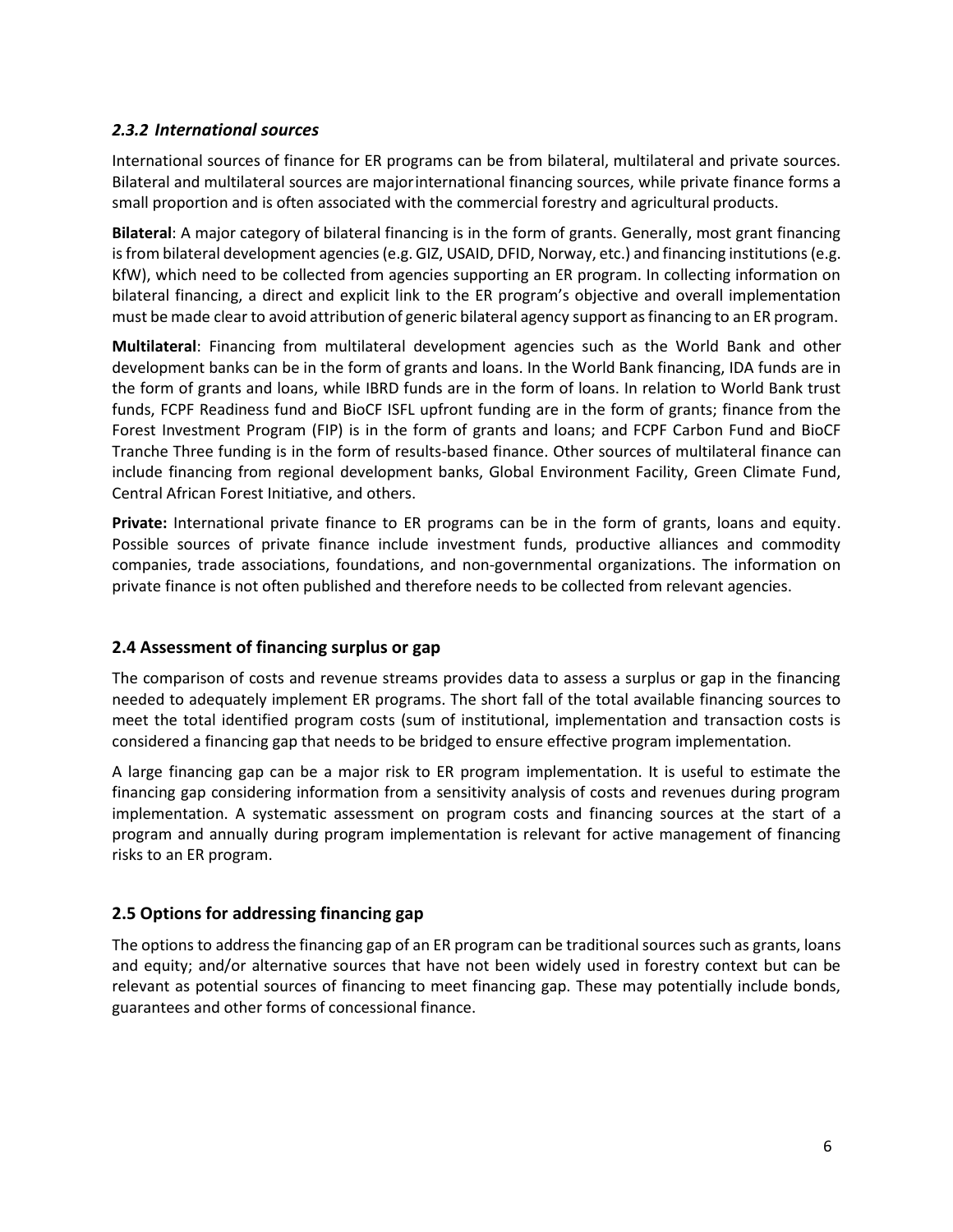#### *2.5.1 Traditional sources*

Grants and loans are traditional financing sources for forest sector programs. Early discussions and engagement with domestic or international agencies as part of program design can facilitate identification of grant or loan funding relevant to specific components of a program and address a portion of a financing gap. This financing can come from both public and private sources.

#### *2.5.2 Alternative sources*

The growing attention to climate change priorities have resulted in the development of alternative funding sources such as bonds, guarantees and other forms of concessional climate finance. Additionally, other forms of financing such as payments for environment services can be relevant as alternative funding sources. Discussions on financing instruments relevant for an ER program can facilitate identification of alternative funding sources relevant to a program context.

#### *2.5.2.1 Bonds*

Bondsfacilitate raising finances from public and private investorsto invest in ER programsto meet upfront financing needs of ER programs. Bond finance can address priorities of time and scale of resources required for implementing ER program activities by allowing the issuers of bonds to raise funds from investors interested in supporting ER programs in lieu of a coupon payment for the use of bond funds. The bonds can be structured considering investor interest for fixed or variable return for the use of bond funds to implement ER programs.

Variables such as geographic coverage of an ER program, types of activities, costs of implementation, revenuesfrom products and services, risk and return profile of programs, amount of bond principal, tenor, investor expectation on coupon and principal repayment, etc. can influence the terms of bond finance to ER programs. The steps to raise bond funds, their transfer to ER programs and subsequent repayment to investors require contractual agreements involving implementing agencies of ER programs, bond investors, provisions of emission reduction payment agreements (ERPA) negotiated for ER programs and related due diligence (in the case of the World Bank, requirements of trust funds (FCPF, BioCF ISFL) and IBRD treasury).

#### *2.5.2.2 Guarantees*

Guarantee refers to a pledge or assurance to perform obligations of another party in case of default. Guarantees can promote risk sharing among different investor participants with a view to mobilize equity and debt investment from private sources for ER programs. Guarantees can enhance the credit quality of sovereign and sub-sovereign agencies and equip them to respond to the funding needs of ER programs. By covering specific risks of private sector participation in ER programs, guarantees can promote private sector investment in ER programs.

#### *2.5.2.3 Payment for ecosystem services (PES)*

Forests provide a range of ecosystem services in addition to carbon storage. Many services such as biodiversity, water quality, soil and water conservation, nutrient cycling and erosion control are categorized under non-carbon benefits. National and provincial policies on natural resource conservation and management can facilitate improved valuation that facilitate generation of additional revenue from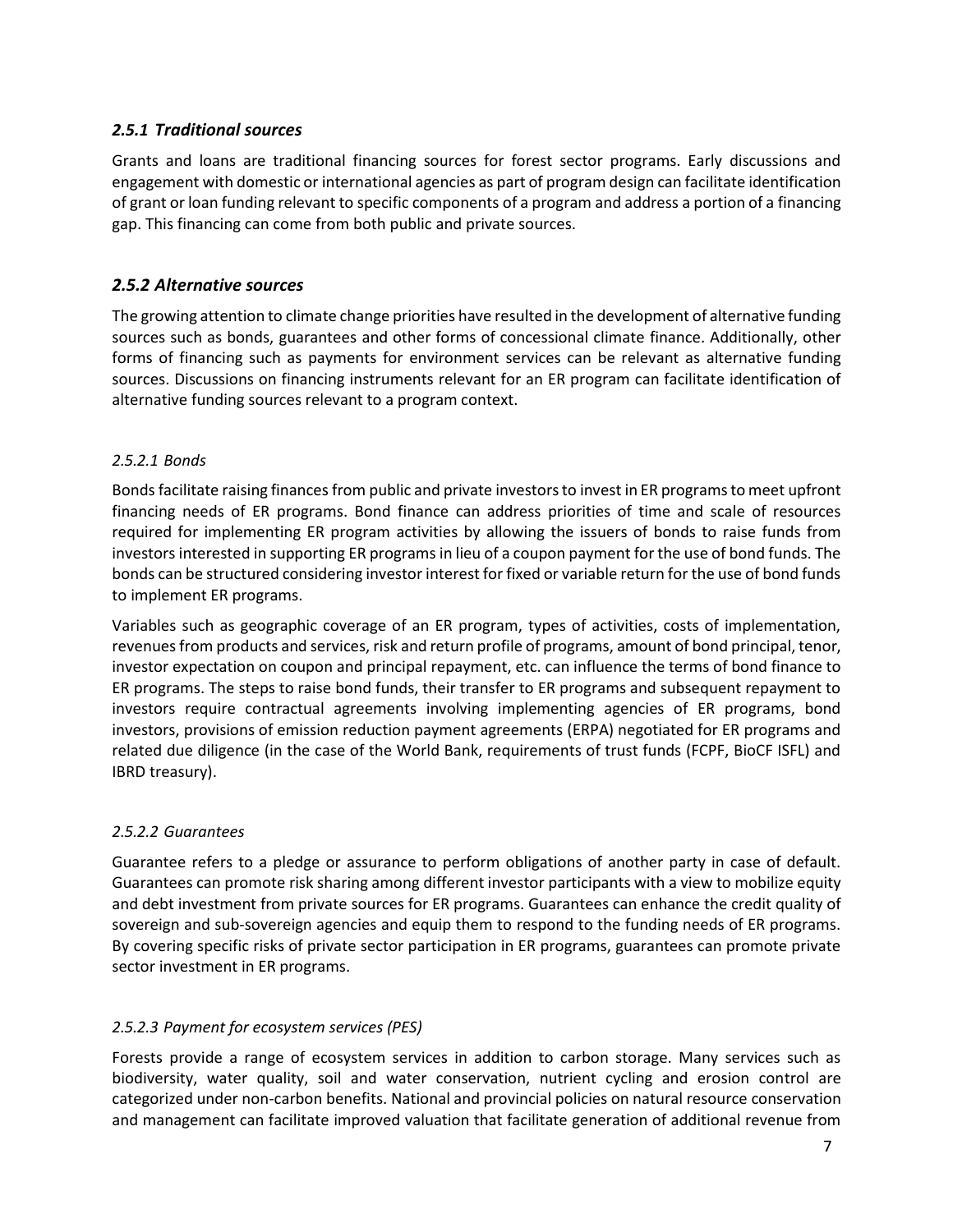payments supporting ecosystem service schemes to support ER program activities.

Some countries such as Costa Rica and Vietnam have adopted policies or legal and institutional frameworks for the flow of revenues to ecosystem service schemes associated with forestry. The Pago por Servicios Ambientales/payments for environmental services program (PSA) in Costa Rica; and the payment for forest environmental services (PFES) program in Vietnam are the examples of schemes that provide payments for environmental services of forests in support of sustainable forest management and conservation. Certification schemes, like the Ecosystem Services Program of the Forest Stewardship Council recognize ecosystem services in certification. Payments for ecosystem services could be an important alternative source of finance to ER programs, but they must be specific to a program and geographic context. Therefore, the legal and regulatory basis for the flow of PES funds to ER programs needs to be assessed prior to consideration of PES as a source of finance to ER programs.

#### *2.5.2.4 Other sources*

The funding from other sources identified during the design of ER programs needs to be analyzed for their feasibility, magnitude and availability during the program period. Examples can include different forms of concessional finance, incentive schemes and revenue generating activities among others as funding sources to ER programs. The financing from other sources are likely to be program specific and therefore need to be assessed in relation to the specific ER program contexts.

#### <span id="page-11-0"></span>**2.6 Arrangements for flow of funds**

The financing plan should present an overview of the arrangements for the flow of funds to provide clarity on the role of different agencies associated with financing an ER program. These arrangements depend on institutional arrangements for an ER program. It is therefore relevant to clarify the links between the operational and financing plan discussed in the ER program document to ensure clarity on the roles of financing and operational agencies associated with program implementation.

In countries where national REDD+ funds have been established to channel financing to REDD+ programs, they can potentially play a role in the fund flow arrangements for ER programs over the long-term. Inthe absence of a national REDD+ fund, fund flow arrangements could involve designated national, provincial and program level agencies and entities. It is useful to clarify the institutional arrangements for flow of funds from national and provincial government agencies, multilateral (e.g. FIP, CAFI, GCF), bilateral, and private agencies to ER program implementing entities and activities, including fiduciary arrangements related to flow and use of funds for program implementation.

#### **2.7 Financial and economic analysis of ER program**

The financing plan must include the results of a financial analysis and economic analysis to provide a comparative assessment of the financial and economic performance of programs. The distinction between financial and economic analysis is reflected in the treatment of cash flows, the discount rate used in the analysis of costs and benefits, the estimation of net present value (NPV) and internal rate of return (IRR) and the variables considered in the sensitivity analysis to assess the performance of an ER program.

The NPV is the difference between a project's present value of revenues and costs represented as sum of future discounted cash flows including initial investment over the lifetime of a program. If the discounted cash flow is higher than the cash flow including the opportunity cost of capital (discount rate used to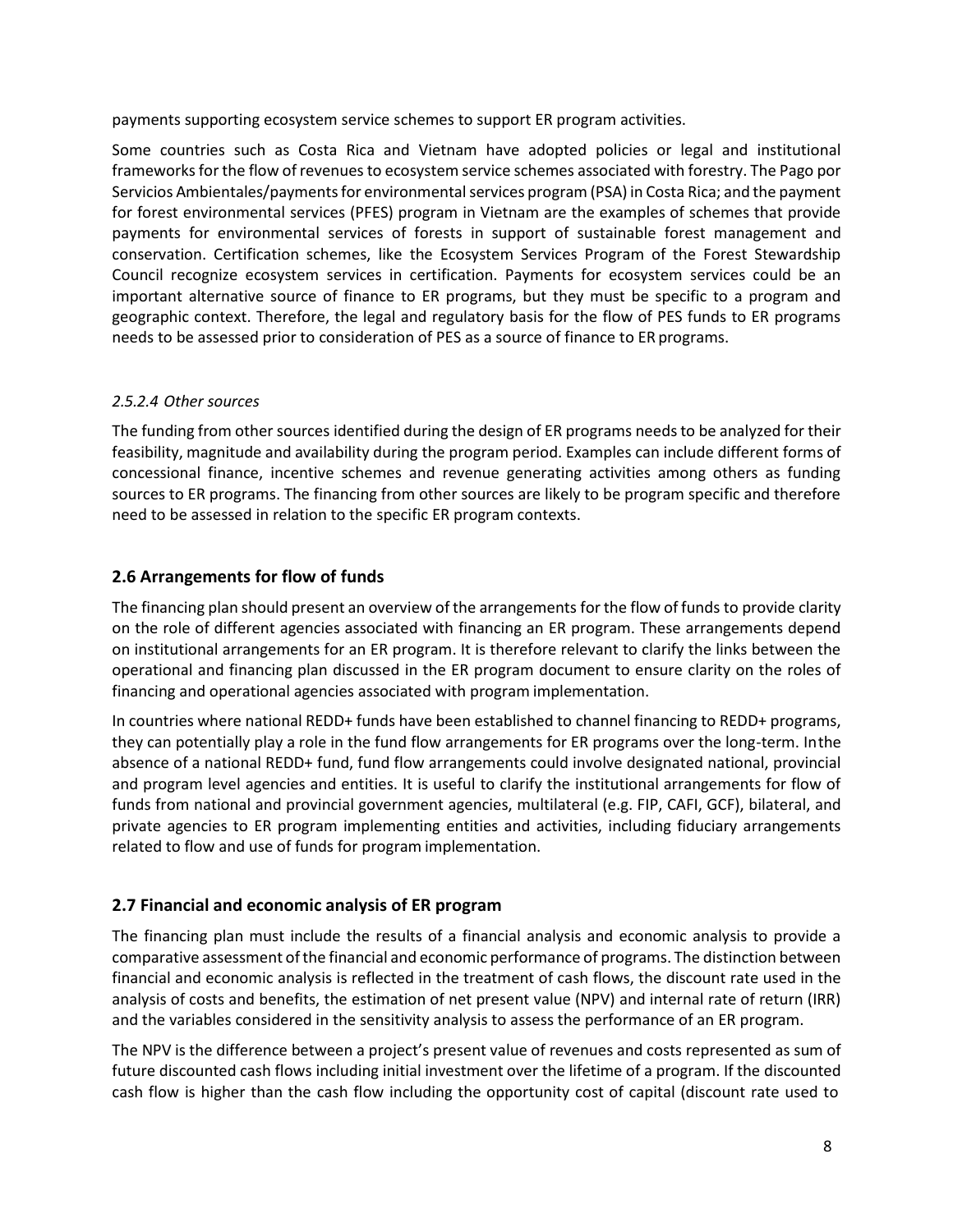estimate the project's NPV), this is reflected by a positive NPV. The IRR is a discount rate at which discounted future cash flow is equal to zero.

#### *2.7.1 Financial analysis*

A financial analysis compares discounted revenue and cost streams to estimate the NPV of the cash flows from an ER program from the perspective of the implementing agency. The discount rate used in financial analysis reflects the financial rate of return (FRR) to an implementing agency of program.

#### *2.7.2 Economic analysis*

An economic analysis is relevant to account for the cost and benefits of an ER program to the national economy. It considers costs and benefits not directly paid for or flowing to an implementing agency. The social discount rate used in economic analysisreflects the economic rate of return (ERR) of an ER program to national economy.<sup>5</sup>

In programs that specify emission reduction as the sole objective, the economic analysis is expected to estimate the social benefit of avoiding or reducing GHG emissions to national economy using a shadow price of social value of carbon.<sup>6</sup> The Guidance on Social Value of Carbon in Project Appraisal (World Bank  $2014$ <sup>7</sup> provides details on assessment of social value of carbon as part of economic analysis.

In ER programs that specify additional objectives, the economic analysis is expected to consider the costs and benefits of activities relevant for achieving multiple program objectives (e.g. emission reduction and livelihood benefits to communities).

In exceptional circumstances, some programs may include activities that are not amenable to financial or economic analysis due to data and other limitations. In this case, relevant clarification needs to be provided. For such activities, a description of benefits along with evidence from similar projects can be presented in the financial plan.

The World Bank's guidance note on the economic analysis of projects implemented under the *Investment Project Financing* set out in the new Operational Policy and Bank Procedure (OP/BP) 10.00 is of relevance for the preparation and review of financing plans. $8<sup>8</sup>$ 

The FCPF REDD+ Cost Elements Assessment Tool facilitates assessment of NPV and IRR of activities observed in the reference period and those proposed for implementation in an ER program. The User Manual of the Tool provides guidance on financial and economic analysis.

#### *2.7.3 Discount rates*

#### *2.7.3.1 Discount rate to be used in financial analysis*

The interest rate charged by financial institutions in a country on long term loans for forestry or agriculture or other land use projects can be a relevant starting point for consideration as a discount rate to be used

<sup>&</sup>lt;sup>5</sup> The detailed guidance on economic analysis of projects is presented in Belli, P et al (1998).

 $6$  Price of avoiding/abating climate change damage from a tonne of CO<sub>2</sub> emission to stay on an emission pathway compatible with the 2°C global target.

<sup>7</sup> World Bank (2014) Social Value of Carbon in Project Appraisal: Guidance Note to the World Bank Group Staff, Washington DC.

<sup>&</sup>lt;sup>8</sup> World Bank (2013) Investment project Financing Economic Analysis Guidance Note, The World Bank, Washington DC, 30 p. [http://siteresources.worldbank.org/PROJECTS/Resources/40940-1365611011935/Guidance\\_Note\\_Economic\\_Analysis.pdf](http://siteresources.worldbank.org/PROJECTS/Resources/40940-1365611011935/Guidance_Note_Economic_Analysis.pdf)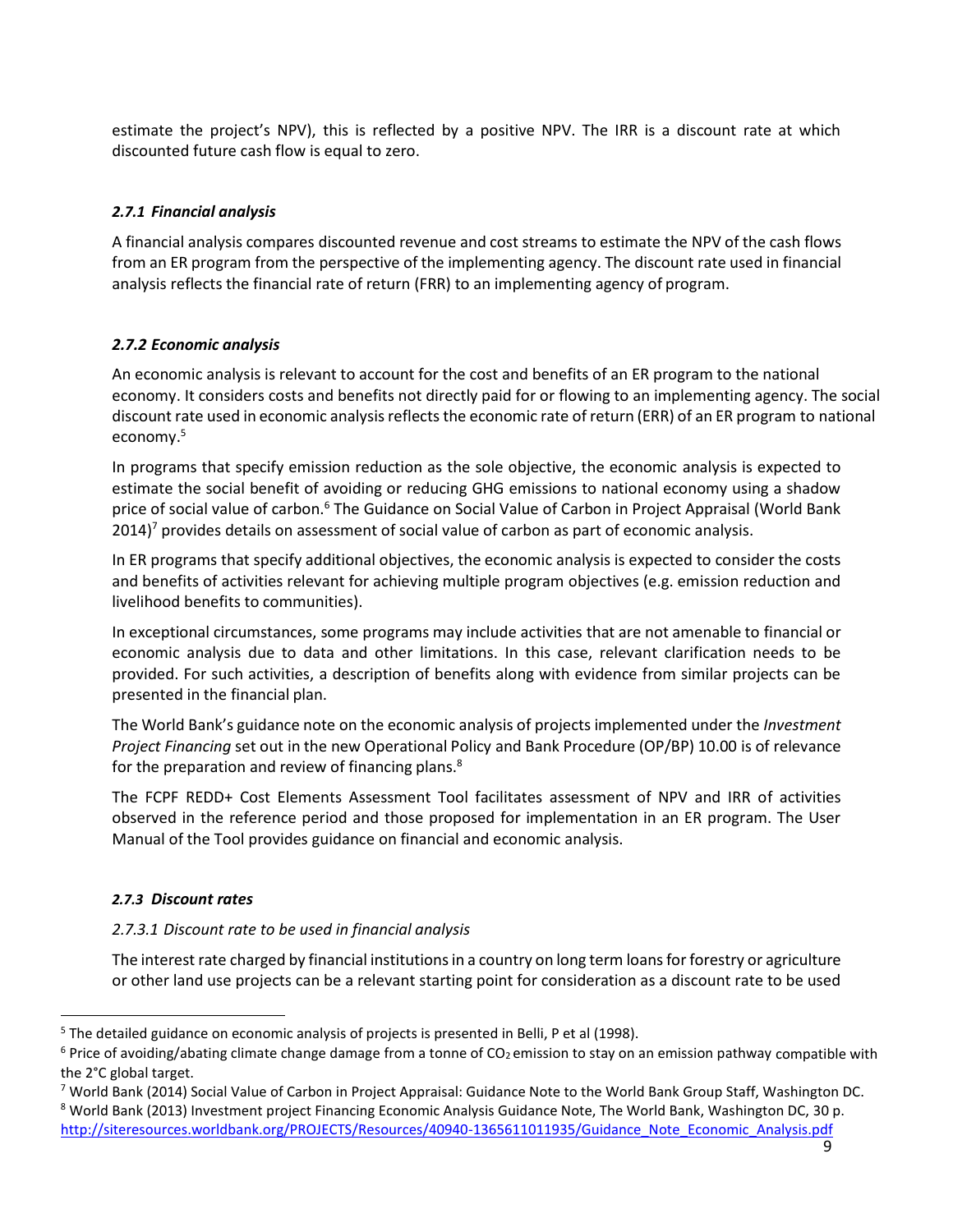in the financial analysis of an ER program as interest rates charged by domestic financial institutions for land sector investments reflects the cost of capital borrowed or used for investments in land based activities. A range of rates that cover long-term interest rates can help to assess the sensitivity of cost and revenue streams of a program to changes in interest rates.

#### *2.7.3.2 Discount rate to be used in economic analysis*

Considering the long-term nature of climate change impacts, a social discount rate is pertinent for economic analysis as it considers the societal priorities for sustainable management of land use activities and climate change priorities over the long-term.

The social discount rate reflects the present value of costs and benefits of climate mitigation from a reduction in emissions and an increase in removals expected from ER program activities. For countries where an estimate for a social discount rate is available, it can be used. For countries where estimates of social discount rates are not readily available, a social discount rate of six percent can be adopted.<sup>9</sup>

#### *2.7.3.3 Discount rates for use in sensitivity analysis*

The sensitivity analysis needs to consider a range of discount rates to reflect the impact of changes in discount rates on ER program performance. The discount rates of – /+2 percent aslower and upper bound discount rates can be relevant in relation to the base social discount rate used in economic analysis and the base interest rate used in the financial analysis. The range of discount rates used can be part of the overall sensitivity analysis of an ER program to assess variables such as changes in inputs and outputs, unit prices, and amount of financing, etc. that influence the performance of a program. This should also be discussed further in the section on sensitivity analysis of factors influencing the financing plan.

#### *2.7.4 Social value of carbon in economic analysis*

The social value of carbon reflects the value of mitigating GHG emissions as global externalities. Conducting an economic analysis of ER programs with and without the social value of carbon highlights the economic benefit of climate change mitigation of the programs. The base estimates for the social value of carbon are:

- \$30 (low \$15 and high \$50)/tonne CO2e in 2015;
- \$35 (low \$20 and high \$60)/ tonne CO2e in 2020; and
- \$50 (low \$30 and high \$90)/tonne CO2e in 2030;

as suggested in the Guidance on Social Value of Carbon in Project Appraisal (World Bank 2014)<sup>10</sup> for use in World Bank projects. These figures can be relevant for the economic analysis of ER programs.

<sup>&</sup>lt;sup>9</sup> Based on the average annual per capita growth rate of 2.8 to 2.9 percent over the last twenty years (rounded to 3 percent) for many countries and an upper bound of 2 as elasticity of marginal utility of consumption results in a social discount rate of 6 percent (World Bank 2016).

<sup>&</sup>lt;sup>10</sup> World Bank (2014) Social Value of Carbon in Project Appraisal: Guidance Note to the World Bank Group Staff, Washington DC.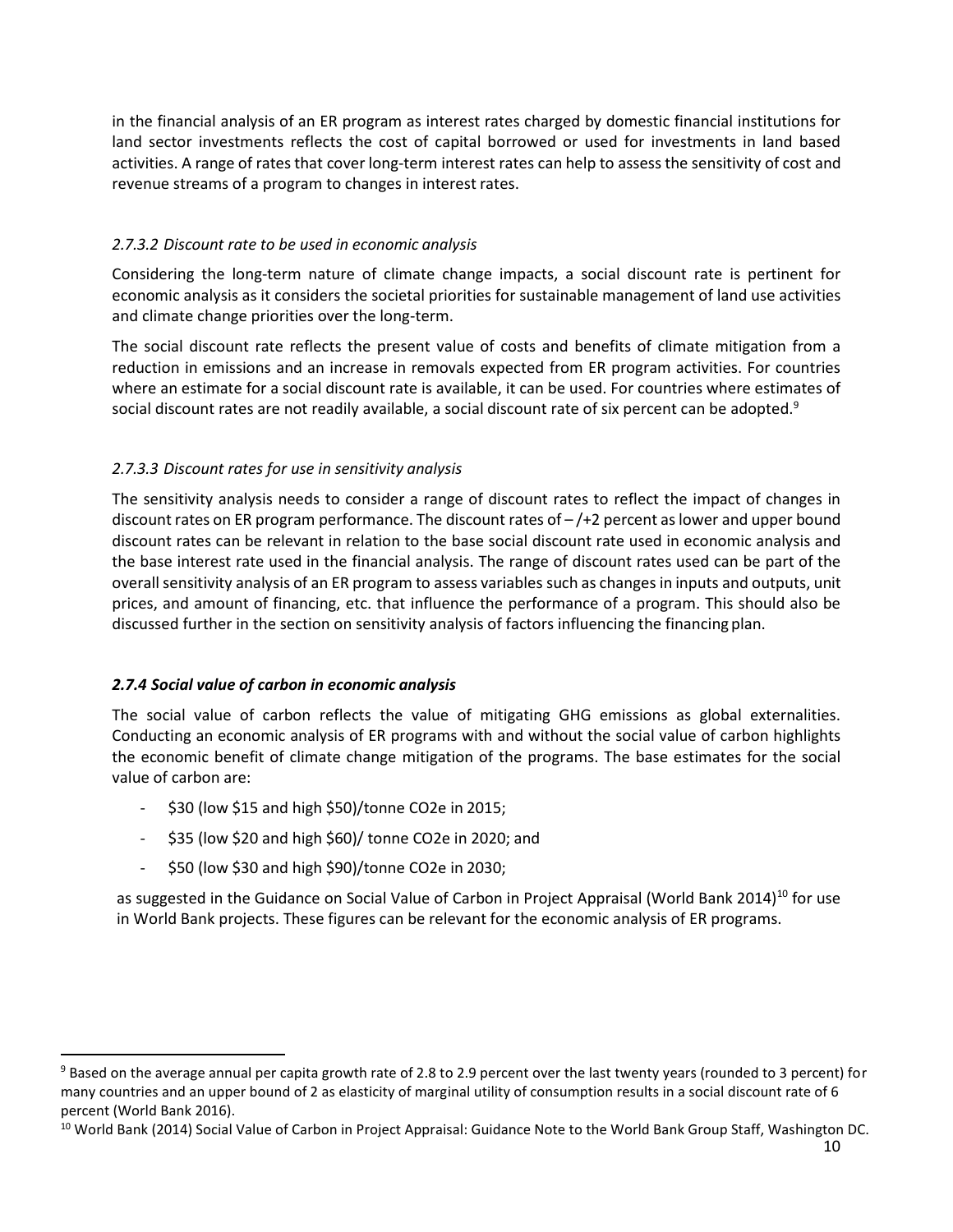#### **2.8 Sensitivity analysis of factors influencing financing plan**

The financing plan needs to include a sensitivity analysis to reflect changes in costs and revenues of an ER program due to changes in activity data and unit prices of inputs and outputs. Change in activity data and cash flow variables can yield a range of outcomes reflecting their relative significance for program performance. Sensitivity analysis helps identify key parameters for financial and economic analysis, quantify variability associated with program outcomes, and identify appropriate adjustments to program design. The parameters of relevance for sensitivity analysis are changes in costs, revenues, financing sources, discount rates, and other program specific parameters that have significant influence on the ER program's objectives. If a range of expected costs and benefits can be established, it is conservative to use the upper range of costs and lower range of benefits. Annex 3 on the summary of financing plan provides an overview of variables included in sensitivity analysis.

The sensitivity analysis can assist in identifying key variables that have major influence on costs, revenues, cash flow streams, NPV and IRR/ERR and can facilitate suitable adjustments to the design of an ER program.

The sensitivity analysis can also assist in assessing financing risks as part of program level risk assessment conducted using the World Bank's Systematic Operations Risk-rating Tool (SORT)<sup>11</sup> and considering indicators to monitor financing risks that can potentially impact the achievement of program objectives.

## <span id="page-14-0"></span>**3.Preparation of the financing plan**

Systematic presentation of data and information is a key consideration while preparing the financing plan and in presenting financing information in a transparent manner. Preparation of the plan involves a systematic approach to the organization of data and information on costs and revenues of an ER program, identification of sources of financing, analysis of surplus or gap in funding, and conducting the financial, economic, and sensitivity analyses. Key assumptions and explanatory notes need to be clearly documented in the financing plan as it forms a basis for program implementation and is subject to review as part of program appraisal.

#### <span id="page-14-1"></span>**3.1 Revision of the financing plan**

The financing plan needs to be revised and updated to reflect changes in ER program design and implementation. The financing plan also needs to be revised when new land use categories and subcategories are added to an ER program. For example, selection of land use categories and sub-categories that meet data quality requirements under the ER programs of BioCF ISFL can result in additional land use categories and sub-categories included in the ER program, which requires a revision of the financing plan.

# **4. Review of Financing Plan as part of World Bank's Appraisal of ER Program**

The appraisal of ER programs is conducted following World Bank operational guidelines. As part of appraisal, data and information presented in the financing plan is expected to be reviewed by teams tasked with program appraisal and preparation of the program appraisal document (PAD).

The program development objective (PDO) of an ER program presented in the PAD needs to be supported with data and information on program financing in the financial plan to clarify the robustness of the program to realistically achieving the PDO. Additionally, review of the financing plan can help to identify

<sup>&</sup>lt;sup>11</sup> Guidance Note on World Bank's Systematic Operations Risk-Rating Tool (SORT[\)](http://pubdocs.worldbank.org/en/972311473706061935/SORTGuidanceNote2014.pdf) <http://pubdocs.worldbank.org/en/972311473706061935/SORTGuidanceNote2014.pdf>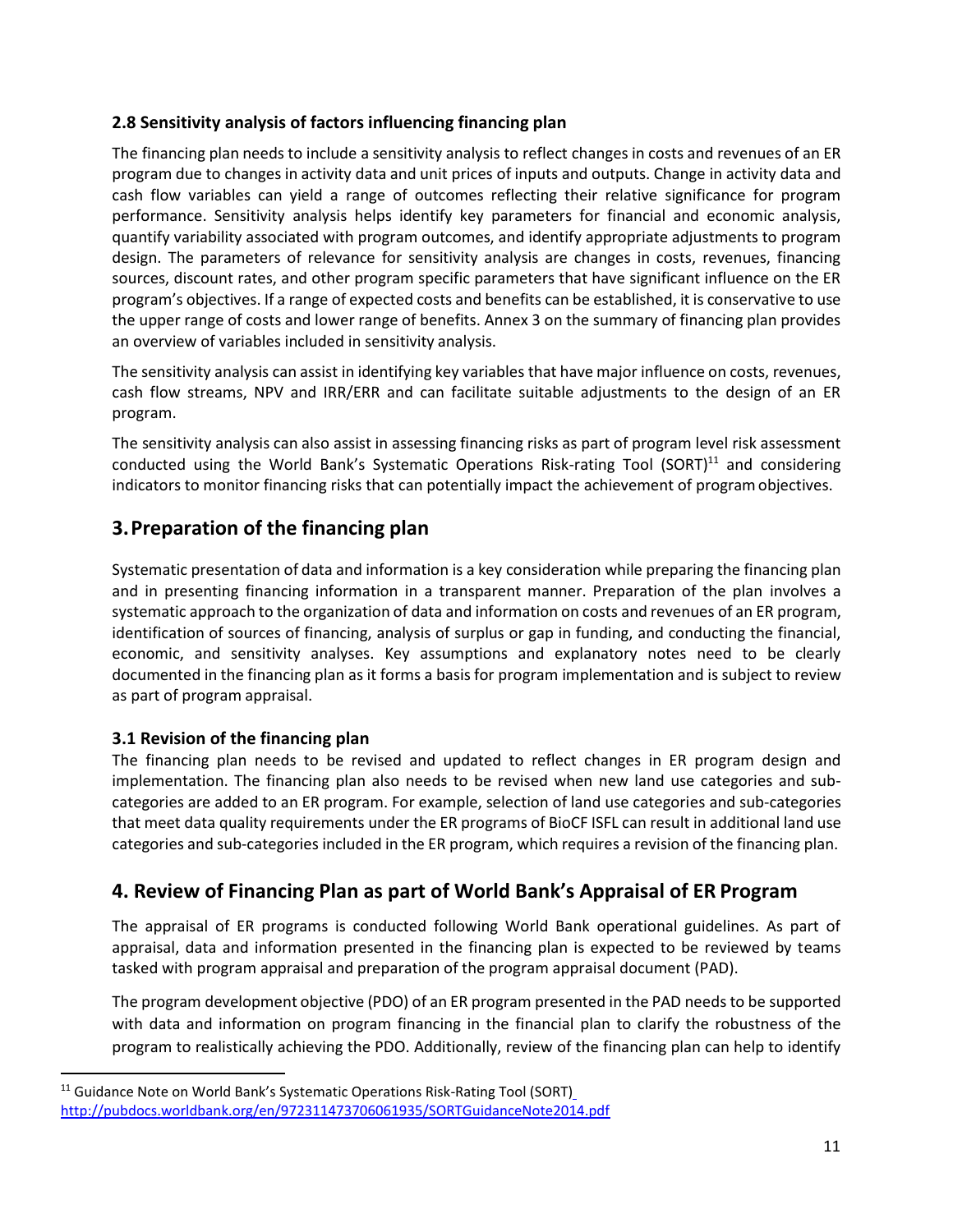key performance indicators for the results framework of the PAD to monitor progress in achieving the PDO.

As part of appraisal process, The World Bank country or regional economists are expected to review the financing plan of ER programs. The review may also include other program objectives that go beyond reducing emissions, which should be captured in the economic analysis and key expected results for the program.

The appraisal of the financing plan can help clarify assumptions and require a revision of the plan. The review findings can potentially form part of discussions of the World Bank decision meeting for the ER program and facilitate discussion on program financing, assessment of financing risks to program and identification of measures to address the risks at program effectiveness or during program implementation.

### <span id="page-15-0"></span>**5. Conclusions**

This guidance note is intended to assist countries in preparing ER program financing plans and to facilitate their review as part of program appraisal.

The step wise guidance together with annexes presented in this note are expected to assist program teams with guidance on organizing data and information and in preparing comprehensive plans. During early phases of ER program design, program teams need to be sensitized on the significance of the financing plan for the implementation of ER programs and necessary advice needs to be extended in preparation of financing plan.

The guidance note is also expected to assist country and regional economists and task teams in the review of financing plans of ER programs as part of the World Bank appraisal. Review findings that have relevant to the program development objective and expected performance must be discussed during a World Bank decision meeting for an ER program to ensure clarity on ER program financing, address potential financing gaps, and inform the risk assessment and results framework for the program.

This note is expected to be updated on a periodic basis based on feedback received from program teams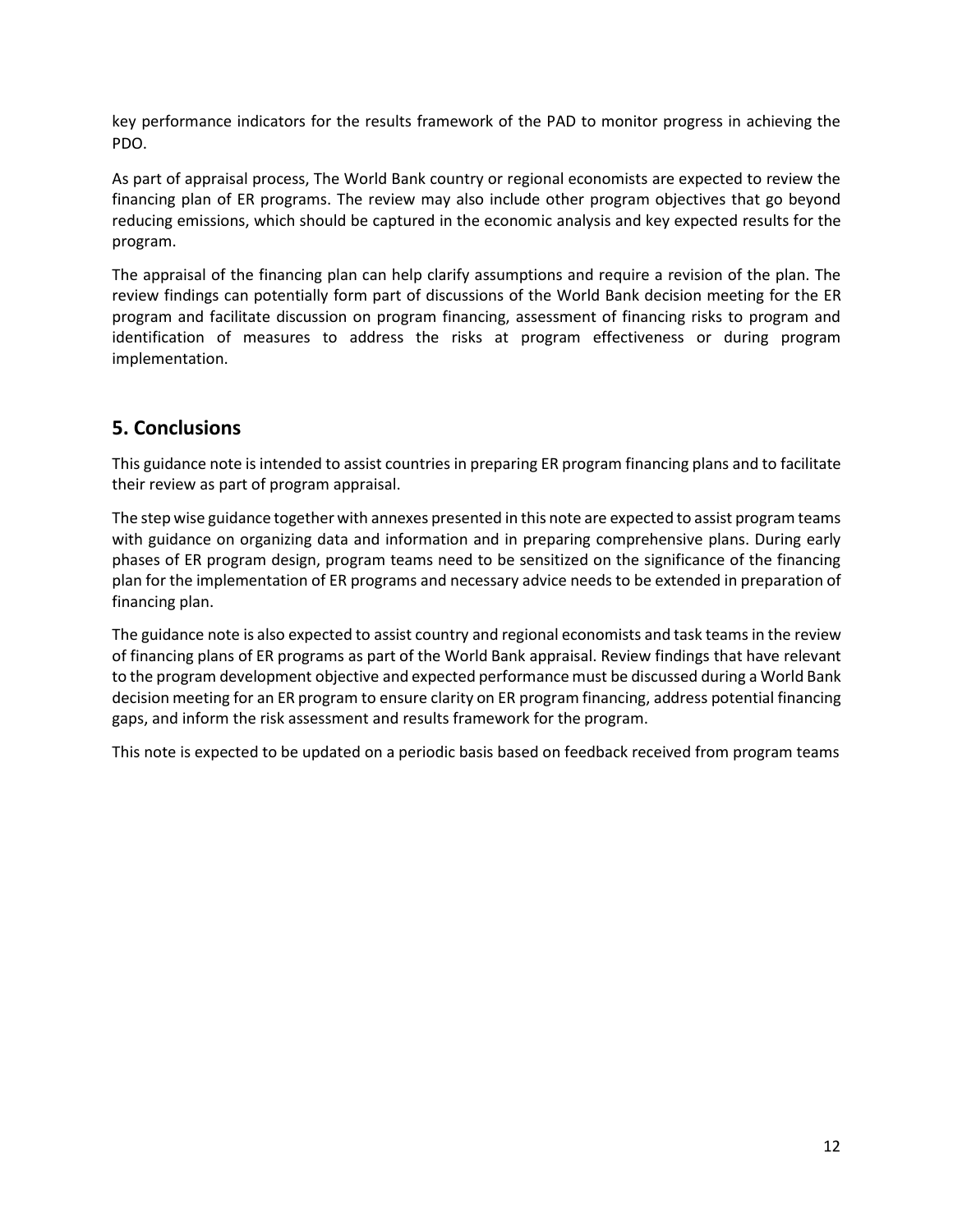## **References**

World Bank (2016): Discounting of Costs and Benefits in Economic Analysis of World Bank Projects, The World Bank, Washington DC, 11p.

World Bank (2016): Estimation of REDD+ Cost Elements Assessment Tool in excel spreadsheet; and User Manual for the REDD+ Cost Elements Assessment Tool, Version 1.2, Forest Carbon Partnership Facility, The World Bank, Washington DC, 29p. [https://www.forestcarbonpartnership.org/system/files/documents/Manual%20REDD%2B%20cost%20el](https://www.forestcarbonpartnership.org/system/files/documents/Manual%20REDD%2B%20cost%20element%20assessment%20tool%20final1.pdf) [ement%20assessment%20tool%20final1.pdf](https://www.forestcarbonpartnership.org/system/files/documents/Manual%20REDD%2B%20cost%20element%20assessment%20tool%20final1.pdf)

World Bank (2014) Social Value of Carbon in Project Appraisal: Guidance Note to the World Bank Group Staff, Washington DC.

World Bank (2013): Investment Project Financing Economic Analysis Guidance Note, The World Bank, Washington DC, 30p. [http://siteresources.worldbank.org/PROJECTS/Resources/40940-](http://siteresources.worldbank.org/PROJECTS/Resources/40940-1365611011935/Guidance_Note_Economic_Analysis.pdf) [1365611011935/Guidance\\_Note\\_Economic\\_Analysis.pdf](http://siteresources.worldbank.org/PROJECTS/Resources/40940-1365611011935/Guidance_Note_Economic_Analysis.pdf)

World Bank (2011): Estimation of Opportunity Cost of REDD+, Training Manual, Version 1.3, Forest Carbon Partnership Facility, The World Bank, Washington DC, 262p. [https://www.forestcarbonpartnership.org/system/files/documents/OppCostsREDD%2Bv1.3-](https://www.forestcarbonpartnership.org/system/files/documents/OppCostsREDD%2Bv1.3-2011.03.11.pdf) [2011.03.11.pdf](https://www.forestcarbonpartnership.org/system/files/documents/OppCostsREDD%2Bv1.3-2011.03.11.pdf)

Belli, P., Anderson, J., Barnum, H., Dixon, J., and Tan, J. (1998): Hand Book of Economic Analysis of Investment Operations, Operational Core Services Network, Learning and Leadership Center, The World bank, Washington DC, 209p.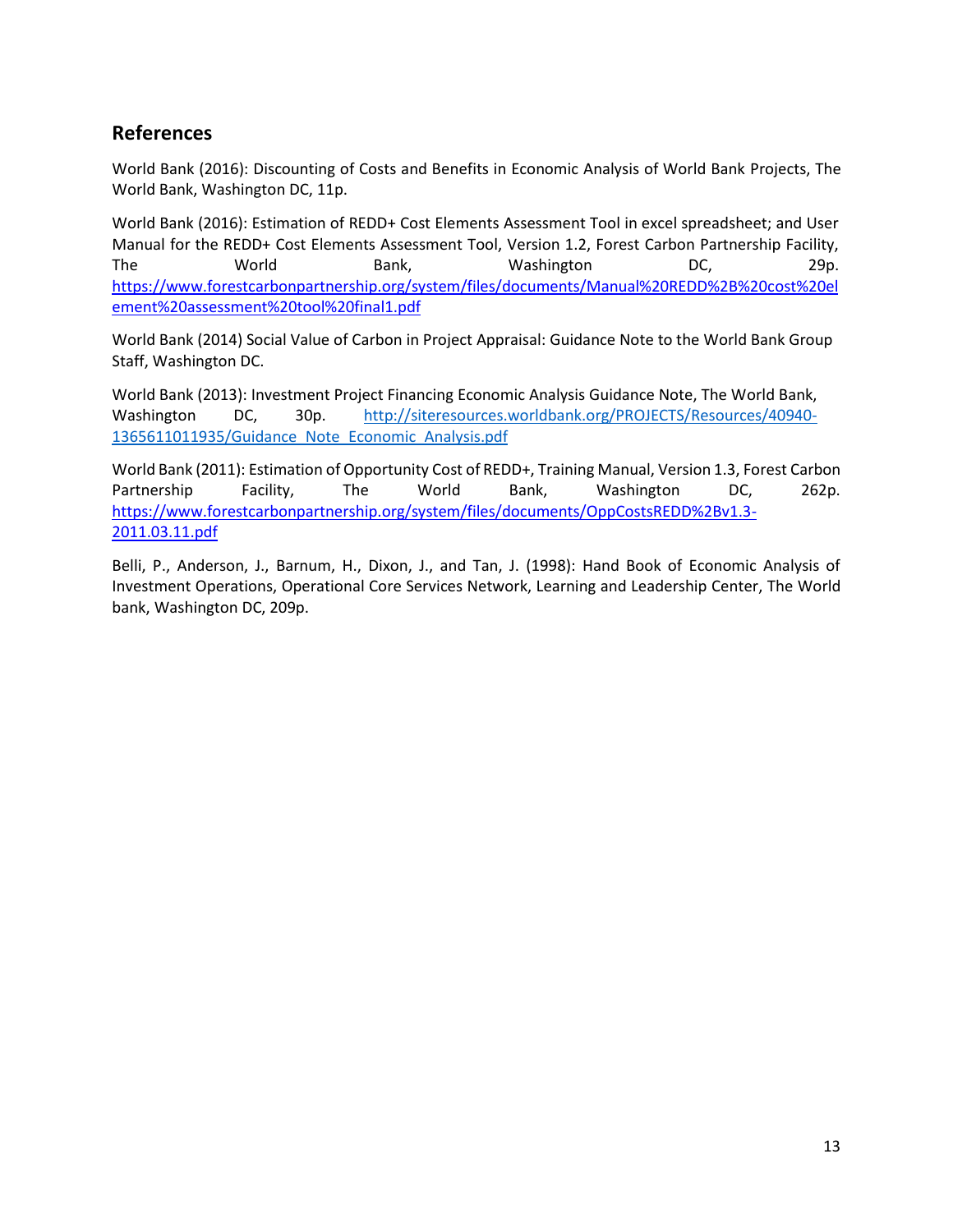# **Annex 1**

# **Terms of Reference Assessment of Cost and Benefits and Preparation of Financing Plan of an ER Program**

These terms of reference (ToR) are intended to provide guidance to teams (staff or consultants) designing ER programs on the steps to be followed in preparation of a financing plan. The tasks to be covered under the ToR are noted below and subsequently elaborated in different sections:

- 1. Collection of data on land use relating to ER program activities
- 2. Organization of data and information on land use and land use change
- 3. Estimation of ER program costs and benefits
- 4. Sources and categories of financing
- 5. Analysis of financing surplus or gap
- 6. Options for addressing financing gap
- 7. Arrangements for flow of funds
- 8. Financial and economic analysis
- 9. Sensitivity analysis of factors influencing financing plan
- 10. Preparation of financing plan

#### **I. Tasks**

The activities to be completed under the tasks are specified below:

#### *1. Collection of data on land use data relating to ER program activities*

- Review of land use activities observed in reference and program periods to collect data on land use and associated socioeconomic variables.
- Collection of physical and socioeconomic data of land use activities in the reference and program periods from official, primary and secondary sources.

#### *2. Organization of data and information on land use and land usechange*

- Review of ER program activities to identify data gaps and inconsistencies.
- Organization of data and information on land use and land use change during reference period.
- Organization of data and information on the land use activities proposed in support of REDD+ and sustainable land use during program period.
- Compilation of activity data on land use and land use change and emission factor data in reference and program periods.

#### *3. Estimation of costs and benefits of ER Program*

- Compilation of data on cost norms adopted by public and private entities for land use activities in reference and program periods.
- Assessment of different categories of costs (institutional costs, implementation costs, transaction costs and opportunity costs); and revenue streams associated with reference and program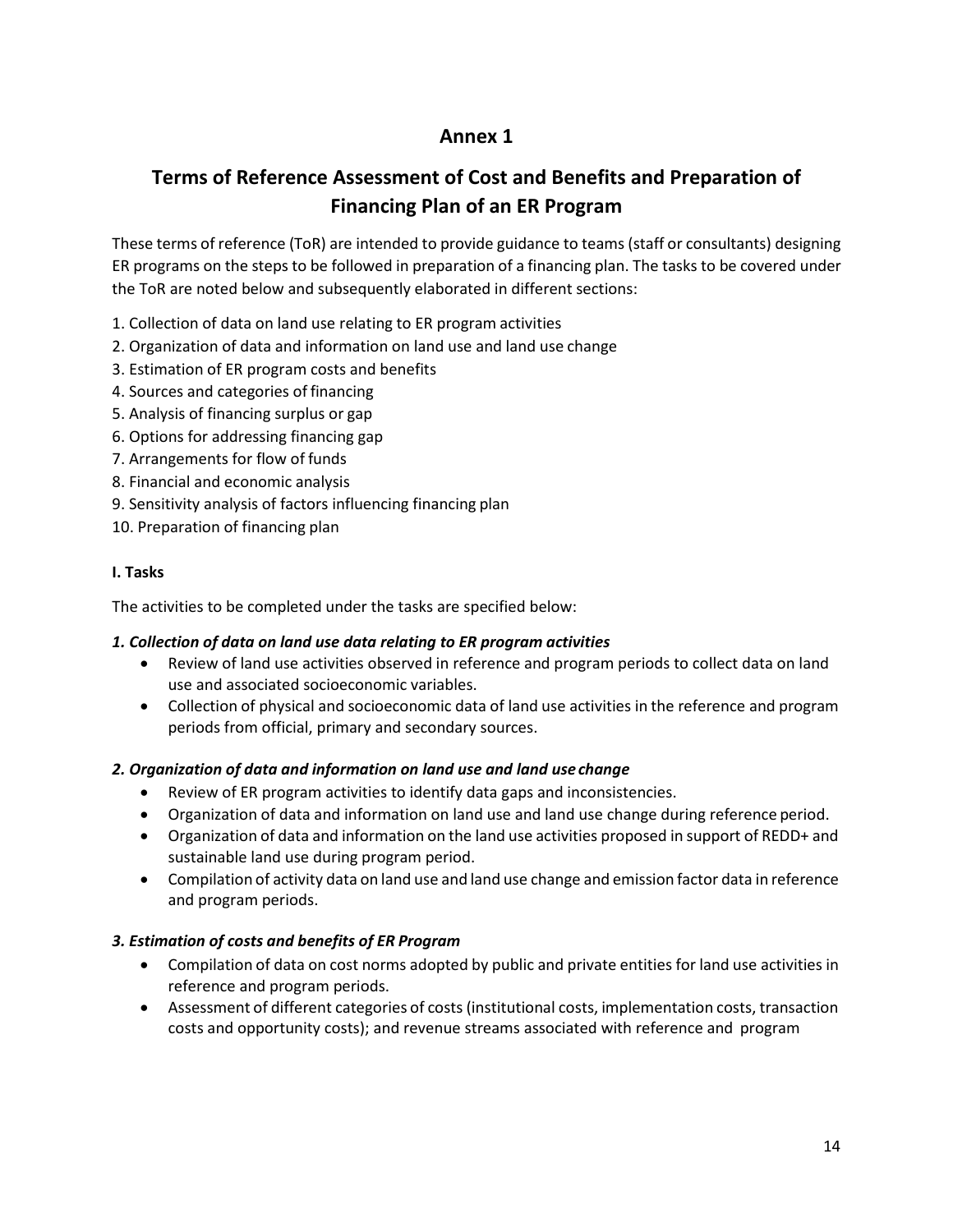periods. The FCPF Cost Elements Assessment  $Tool<sup>12</sup>$  and the Manual of FCPF Cost Elements Assessment Tool provide guidelines to assess costs and revenues of REDD+ activities. Guidelines of the manual can be used to assess costs and revenues of otherland use activities of ER programs covered under the BioCarbon Fund ISFL.

- Estimation of costs and revenues of land use activities per hectare, annual and total costs (institutional costs, implementation costs, transaction costs) and revenues of ER program. Guidance on quantification of program costs using FCPF Cost Elements Assessment Tool can be provided by the Facility/Fund Management Team (FMT) of the FCPF and BioCF ISFL.
- Quantification of socioeconomic costs and benefits (income, employment etc.) of ER program activities at per hectare, province and overall program contexts.

#### *4. Assessment of sources and amounts of financing*

- Review of financing of ongoing and proposed forestry, agriculture and other land use programs involving government, bilateral, multilateral, and private sector funding in support of REDD+ and sustainable land use to assess magnitude of secured and unsecured financing available to an ER program, including financing to ongoing programs that are complementary to an ER program.
- Identification of secured, unsecured and potential sources and amounts of financing from government, bilateral, multilateral, and other public/private sources.
- Collection of data on amounts of financing from government, bilateral, multilateral, private and other sources for the activities of an ER program.
- Estimation of source-wise financing for ER program activities.

#### *5. Analysis of financing surplus or gap*

- Analysis of cash flow and sources of financing to assess surplus or gap in ER program financing.
- Estimation of financing gap, if any, for implementing ER program activities.

#### *6. Identification of options for addressing financing gap*

- Review of options to address financing gap of an ER program.
- Assessment of public and private financing sources of financing, including alternative sources (e.g. bonds, guarantees, payment for ecosystem services etc.) feasible.
- Identification of sources of financing to address financing gap.

#### *7. Arrangements on flow of funds*

- Review and analysis of institutional arrangements for flow of funds from existing and potential financing sources for implementation of ER program activities.
- Description of institutional arrangements for flow of funds to an ER program.

#### *8. Conduct financial and economic analysis of ER program activities*

- Conduct financial analysisto estimate the net present value (NPV) and internal rate of return (IRR) of land use activities associated with reference and program periods.
- Conduct financial and economic analysis of costs and benefits of reference and program periods considering costs and benefits (income, employment etc.) associated with land use activities of ER program to national economy.

<sup>&</sup>lt;sup>12</sup> FCPF Cost Elements Assessment Tool is an Excel based tool to quantify the costs of ER programs proposed for implementation under the FCPF Carbon Fund.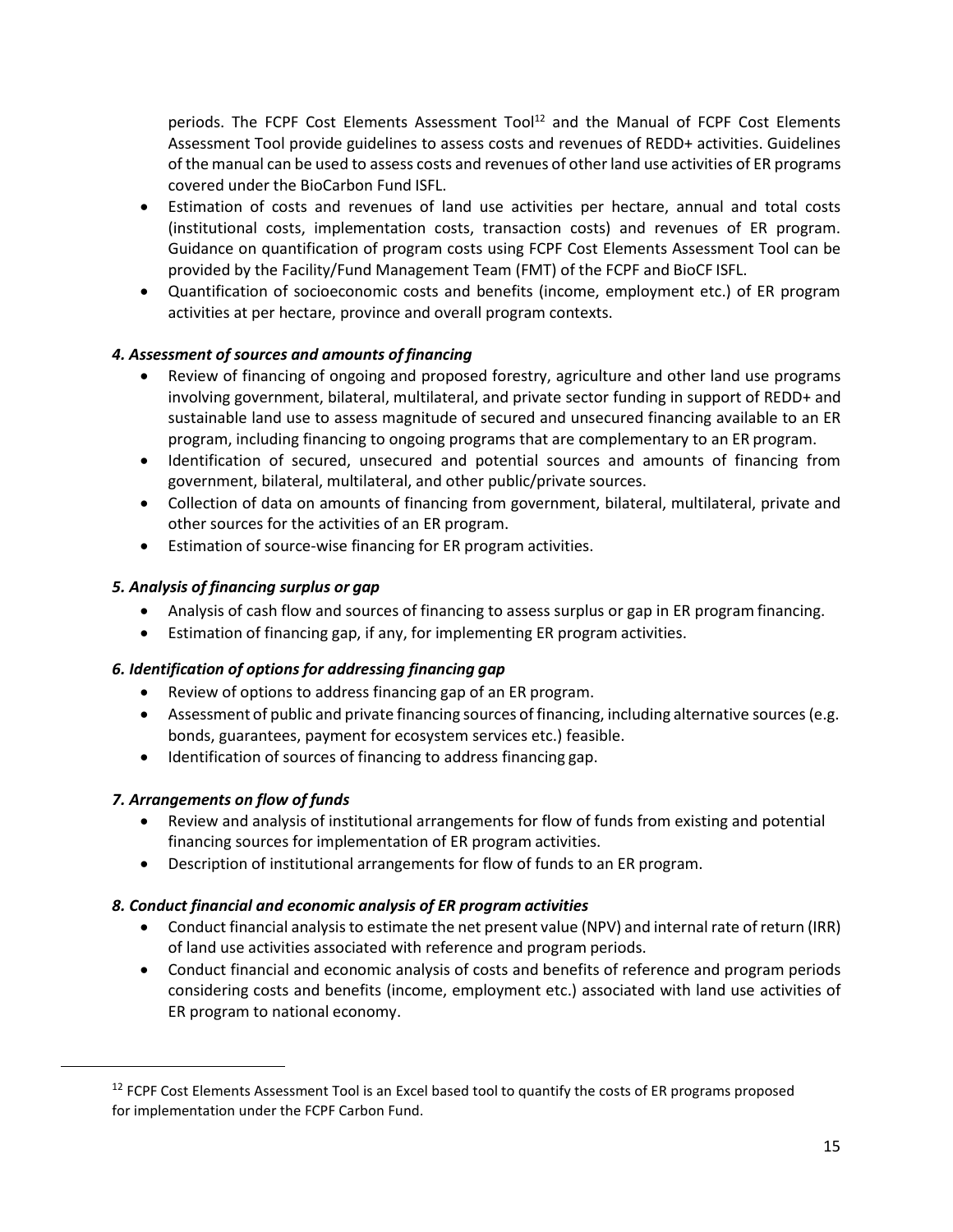#### *9. Sensitivity analysis of program financing*

- Conduct sensitivity analysis of costs and revenue/benefit streams of ER program activities.
- Analysis of variables influencing program costs and benefits.
- Assessment of potential impact of changes in costs, revenues and financing sources on the performance of an ER program.

#### *10. Preparation of financing plan of ER program*

- Preparation of financing plan covering costs and revenues of program activities, sources of financing, assessment of financing surplus or gap, options to address financing gap, conduct of financial and economic analysis, and sensitivity analysis of costs, revenues and sources of program financing.
- Preparation of spreadsheet annexes with data and presentation of financial and economic analysis and other supporting documentation of financing plan.
- Description of linkages between operational and financial planning and fund flow arrangements.

#### **II. Expected outputs/deliverables**:

- Inception Report: An inception report with details of work plan, methodology, and deliverables.
- Interim and Final Reports: An Interim and Final Report covering the details of land use and land use change; categories of costs (institutional, implementation, transaction and opportunity costs) and revenues/benefits of reference and program periods; and financial analysis (NPV, IRR) and economic analysis (NPV, ERR, including increase in employment and other social benefits) of the ER program. The interim and final reports need to present data and information on costs, revenues/benefits, financing and economic analysis and sensitivity analysis of ER program activities along with supporting data and documentation and spreadsheet calculations as Annexes to the report.

#### **III. Qualifications**

- Firm or individual with more than 5-year experience in conducting cost-benefits analysis, financial and economic analysisin forestry, agriculture, natural resources, and rural development projects.
- The consultant is expected to have post-graduate degree in Economics, Environmental Economics, Natural Resource Economics, Finance, or similar degree.
- Strong understanding of issues related to economics and finance of land use activities, analysis of land use change, climate change mitigation initiatives involving forestry, agriculture and other land use categories and strong understanding of GHG accounting.
- Experience in financial planning of forestry, agriculture, natural resources, and rural development programs and projects; and skills in spreadsheet data analysis.

#### **IV. Expected number of days for completing the tasks**

• The number of days anticipated for completing the tasks are \_\_\_\_\_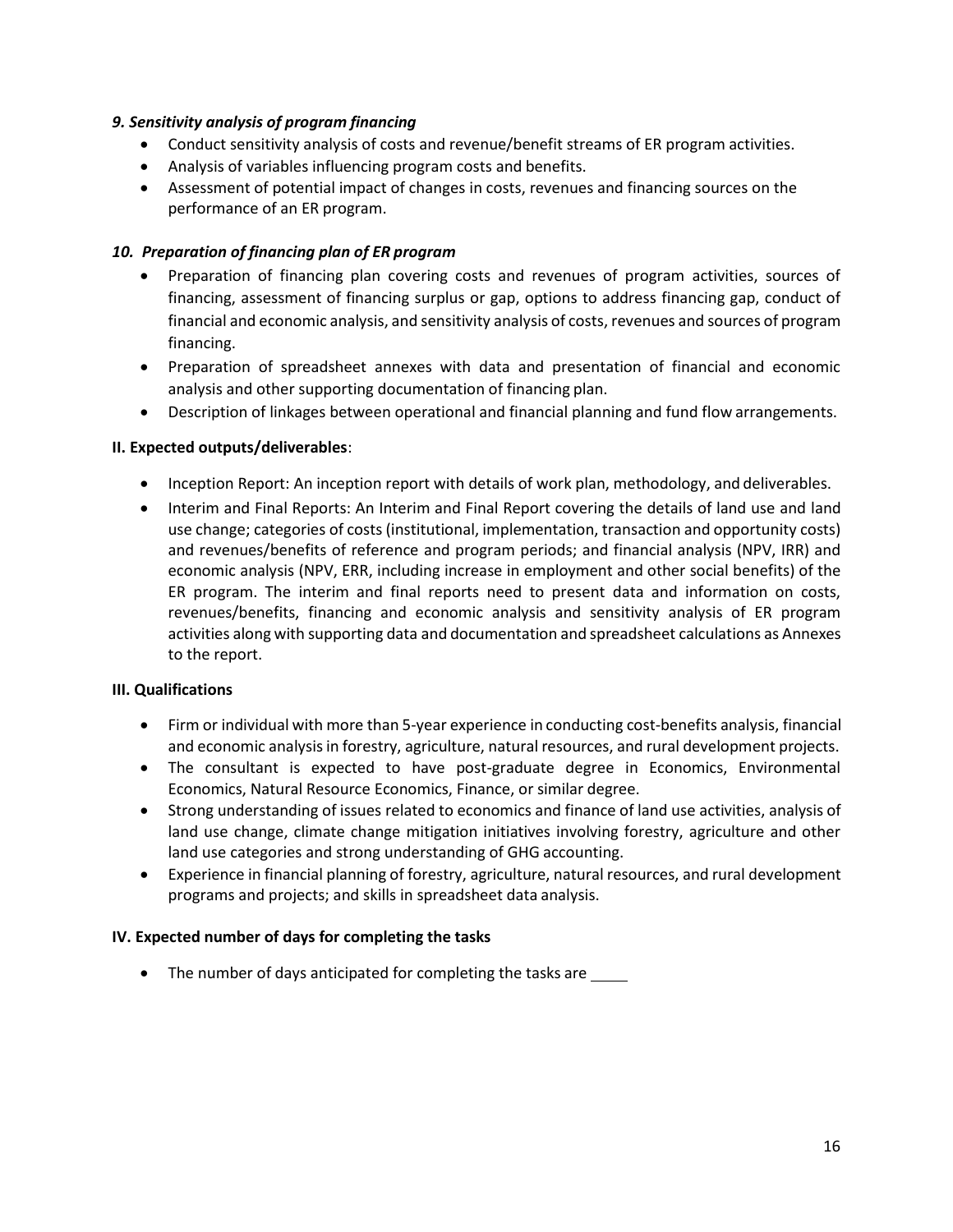## **Annex 2**

## **Outline of Financing Plan**

The financing plan needs to present data and information on financing of an ER program along with supporting documentation. An outline of the financing plan presented in this annex provides guidance on presentation of the financing plan and can be adapted to suit the requirements of an ER program.

#### **1. Program period**

It is useful to define the program period of the financing plan which may cover the period from the date of effectiveness of an ER program until the end of program implementation which is expected to be longer than the period covered under the emission reduction payment agreement (ERPA). Therefore, the program period of the financing plan needs to be realistic and consider the duration and circumstances of program implementation.

#### **2. Costs**

The costs of an ER program can be represented under different categories - institutional costs, implementation costs and transaction costs- noted below and discussed in section 3 of the guidance note.

*2.1 Institutional costs*: Costs expected to be incurred in relation to program management, administration, training, capacity building; organization of stakeholder consultations; grievance redress mechanisms; conducting the strategic environmental and social assessment (SESA); implementation of environmental and social management framework (ESMF) and benefit sharing arrangements; and other costs of ER program not covered under implementation costs and transaction costs.

*2.2 Implementation costs*: These include costs required for implementation of ER program activities proposed to reduce GHG emissions or enhance removals by sinks and should provide details of and area proposed for implementation under different activities and corresponding cost of implementation per hectare. The implementation costs may be grouped into fixed costs and variable costs associated with implementation of program activities. The costs incurred under the fixed/administrative costs should be excluded from institutional costs to avoid double counting of costs.

*2.2 Transaction costs*: These include costs associated with the generation and estimation of emission reductions to meet the requirements for results-based payment contracts and transfer of emission reductions among contracting entities. These include costs related to the design of an ER program; establishment of reference emissions level; organization and operation of monitoring, reporting and verification (MRV) and database systems; management of registry operations; legal and other costs associated with implementation of emission reduction payment agreement (ERPA) contracts.

*2.4 Total and annual program costs*: The three categories of costs – institutional costs, implementation costs, and transaction costs are summed to calculate total and annual costs of an ER program.

#### **3. Revenue or market value of program benefits**

The data and information on revenue anticipated during each year of program implementation need to be presented in the financing plan. The annual revenue expected from different activities of a program is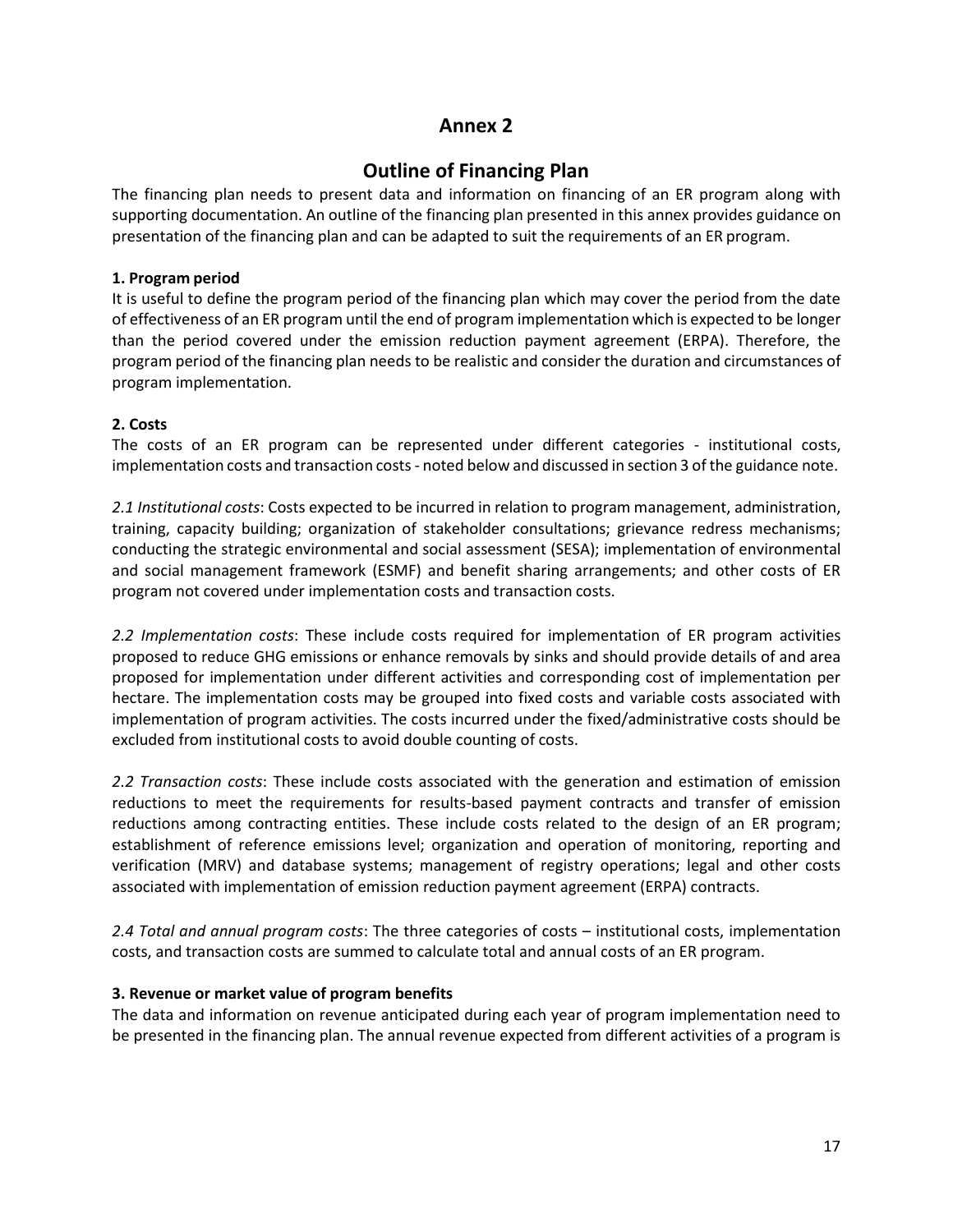estimated as a sum of market value of products (e.g. timber and non-timber, agriculture, livestock etc.) and services (e.g. carbon revenue, eco-tourism) attributable to program activities.

#### **4. Financing by source and year**

The sources of financing need to be clearly identified and categorized by national and or international sources; by agency (public and private); and by category (national budget, grant, loan, equity). The details of financing from public (government, bilateral, multilateral etc.) and private (investment funds, companies and others) sources also need to be disaggregated. The source-wise and year-wise sum of financing from all sources needs to be summarized to represent the financing available in each year of ER program implementation.

The documentation on sources of financing is expected to be reviewed by the World Bank regional or country economist as part of program appraisal.

#### **5. Financing surplus or gap**

The difference in sum of costs and sources of financing reflects surplus or gap in program financing. The financing plan needs to present supporting data and information to clarify surplus or gap in financing of an ER program.

#### **6. Options for addressing financing gap**

For ER programs with a funding gap, the financing plan needs to present options proposed for addressing the financing gap. The financing options presented need to include data and information on their availability and accessibility for implementing program activities.

#### **7. Financial and economic analysis**

The program objectives influence the financial and economic analysis. In programs proposed with emission reduction as the sole objective, the economic analysis needs to consider the social value of carbon from reduction in GHG emissions. In programs with multiple objectives of emission reduction, livelihood improvement and/or ecosystem conservation, the economic analysis needs to consider the social value of carbon from reduction in emissions as well as the economic value of other benefits.

#### **8. Sensitivity analysis of ER program financing**

The costs and revenues of an ER program and its financing sources can be subject to change during program period. Sensitivity analysis of costs and benefits of ER program and sources of financing needs to be presented clarifying the details of secured and unsecured financing to highlight the factors influencing program financing. The sensitivity analysis can facilitate identification of potential financing risks to a program.

#### **9. Arrangements for flow of funds**

The financing plan needs to provide details on fund flow and institutional arrangements involving different financing sources. The documentation on flow of funds and institutional arrangements is expected to be reviewed as part of program appraisal.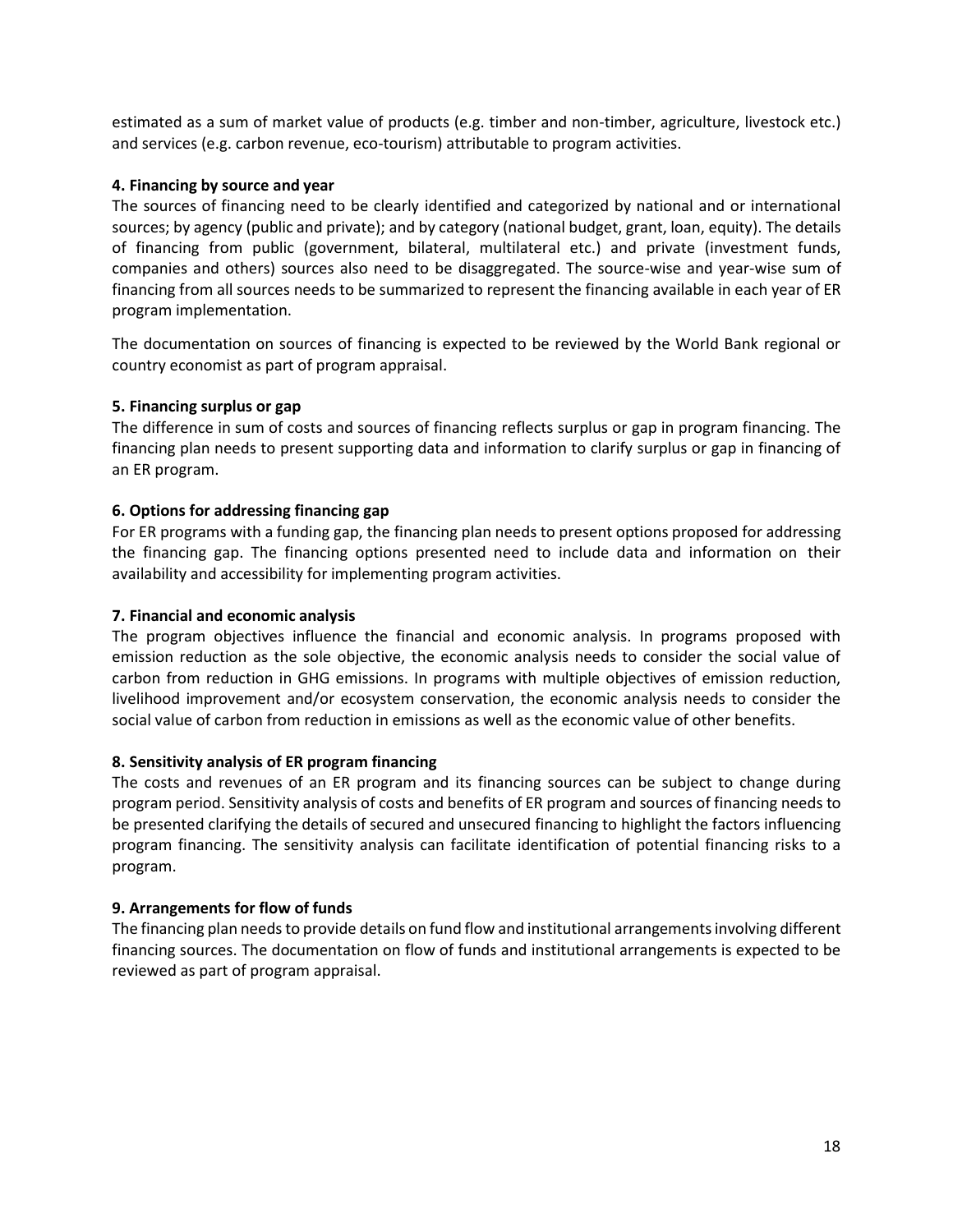| Annex 3                                                      |
|--------------------------------------------------------------|
| <b>Template - Summary of Financing Plan of an ER Program</b> |

| S.no         | <b>Item</b>  | Sub-item                     | <b>Activity</b>                                    | <b>Finance</b><br>category<br>(grant/loan<br>/equity | Yr<br>$\mathbf{1}$ | Yr<br>$\overline{2}$ | Yr<br>3 | Yr<br>$\overline{a}$ | Yr<br>5 | <b>Total</b> | <b>Remarks</b> |
|--------------|--------------|------------------------------|----------------------------------------------------|------------------------------------------------------|--------------------|----------------------|---------|----------------------|---------|--------------|----------------|
| $\mathbf{1}$ | <b>Costs</b> | 1(a) Implementation<br>costs | Activity 1                                         |                                                      |                    |                      |         |                      |         |              |                |
|              |              |                              | <b>Activity 2</b>                                  |                                                      |                    |                      |         |                      |         |              |                |
|              |              |                              | Activity 3                                         |                                                      |                    |                      |         |                      |         |              |                |
|              |              |                              | $\cdots$                                           |                                                      |                    |                      |         |                      |         |              |                |
|              |              |                              | Activity n                                         |                                                      |                    |                      |         |                      |         |              |                |
|              |              |                              | Sub-total - Implementation                         |                                                      |                    |                      |         |                      |         |              |                |
|              |              |                              | costs                                              |                                                      |                    |                      |         |                      |         |              |                |
|              |              |                              | 1(b) Institutional costs Program mgt & admin costs |                                                      |                    |                      |         |                      |         |              |                |
|              |              |                              | Training & capacity building                       |                                                      |                    |                      |         |                      |         |              |                |
|              |              |                              | Stakeholder consultation &<br>grievance redressal  |                                                      |                    |                      |         |                      |         |              |                |
|              |              |                              | SESA, ESMF, Benefit sharing                        |                                                      |                    |                      |         |                      |         |              |                |
|              |              |                              | Other institutional costs                          |                                                      |                    |                      |         |                      |         |              |                |
|              |              |                              | Sub-total - Institutional<br>costs                 |                                                      |                    |                      |         |                      |         |              |                |
|              |              | 1(c) Transaction costs       | Costs to design REL/RL                             |                                                      |                    |                      |         |                      |         |              |                |
|              |              |                              | Costs of MRV                                       |                                                      |                    |                      |         |                      |         |              |                |
|              |              |                              | Legal and contractual costs                        |                                                      |                    |                      |         |                      |         |              |                |
|              |              |                              | Costs related to registry                          |                                                      |                    |                      |         |                      |         |              |                |
|              |              |                              | Other transaction costs                            |                                                      |                    |                      |         |                      |         |              |                |
|              |              |                              | <b>Sub-total: Transaction costs</b>                |                                                      |                    |                      |         |                      |         |              |                |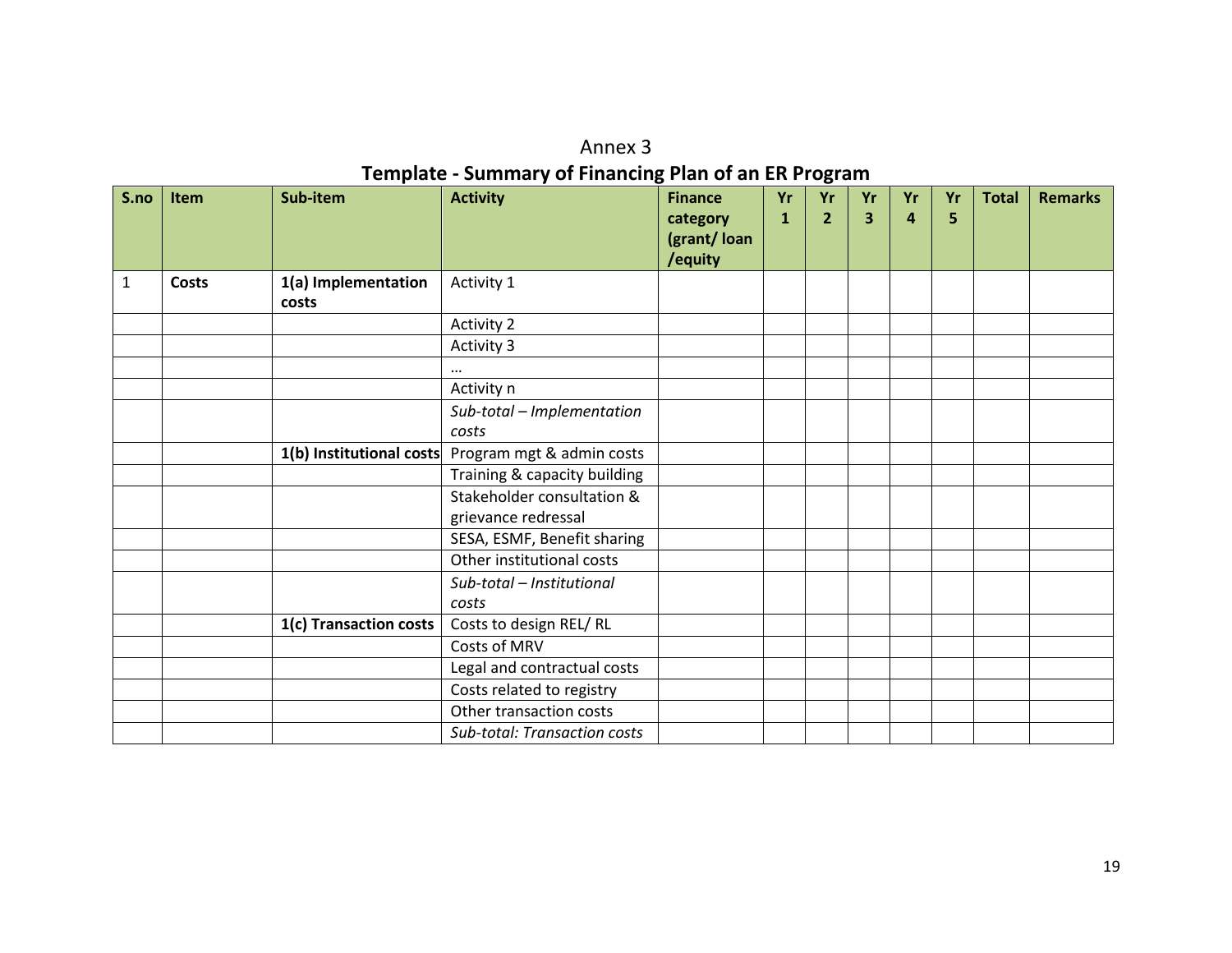|                |                              | Total costs: $1(a)+1(b) +$<br>1(c)                       |                                                |                          |  |  |  |  |
|----------------|------------------------------|----------------------------------------------------------|------------------------------------------------|--------------------------|--|--|--|--|
| $\overline{2}$ | <b>Sources of</b><br>finance | 2(a) National                                            | National budget                                |                          |  |  |  |  |
|                |                              |                                                          | Provincial budget                              |                          |  |  |  |  |
|                |                              |                                                          | Other public                                   |                          |  |  |  |  |
|                |                              |                                                          | Private                                        |                          |  |  |  |  |
|                |                              |                                                          | Sub-total - national                           |                          |  |  |  |  |
|                |                              | 2 (b) International                                      | Bilateral                                      | source 1<br>(grant/loan) |  |  |  |  |
|                |                              |                                                          |                                                | Source 2<br>(grant/loan) |  |  |  |  |
|                |                              |                                                          | Multilateral                                   | Source 1<br>(grant/loan) |  |  |  |  |
|                |                              |                                                          |                                                | Source 2<br>(grant/loan) |  |  |  |  |
|                |                              |                                                          | Private                                        | Source 1<br>(grant/loan) |  |  |  |  |
|                |                              |                                                          |                                                | Source 2<br>(grant/loan) |  |  |  |  |
|                |                              |                                                          | Sub-total -international                       |                          |  |  |  |  |
|                |                              | 2 (c) Revenue from<br>products & services                | Activity 1                                     |                          |  |  |  |  |
|                |                              |                                                          | <b>Activity 2</b>                              |                          |  |  |  |  |
|                |                              |                                                          | Activity 3                                     |                          |  |  |  |  |
|                |                              |                                                          | $\cdots$                                       |                          |  |  |  |  |
|                |                              |                                                          | Activity n                                     |                          |  |  |  |  |
|                |                              |                                                          | Sub-total: Revenue from<br>products & services |                          |  |  |  |  |
|                |                              | 2(d) Revenue from<br>emission reductions                 | Revenue from emission<br>reductions contracted |                          |  |  |  |  |
|                |                              | <b>Total financing sources:</b><br>$2(a)+2(b)+2(c)+2(d)$ |                                                |                          |  |  |  |  |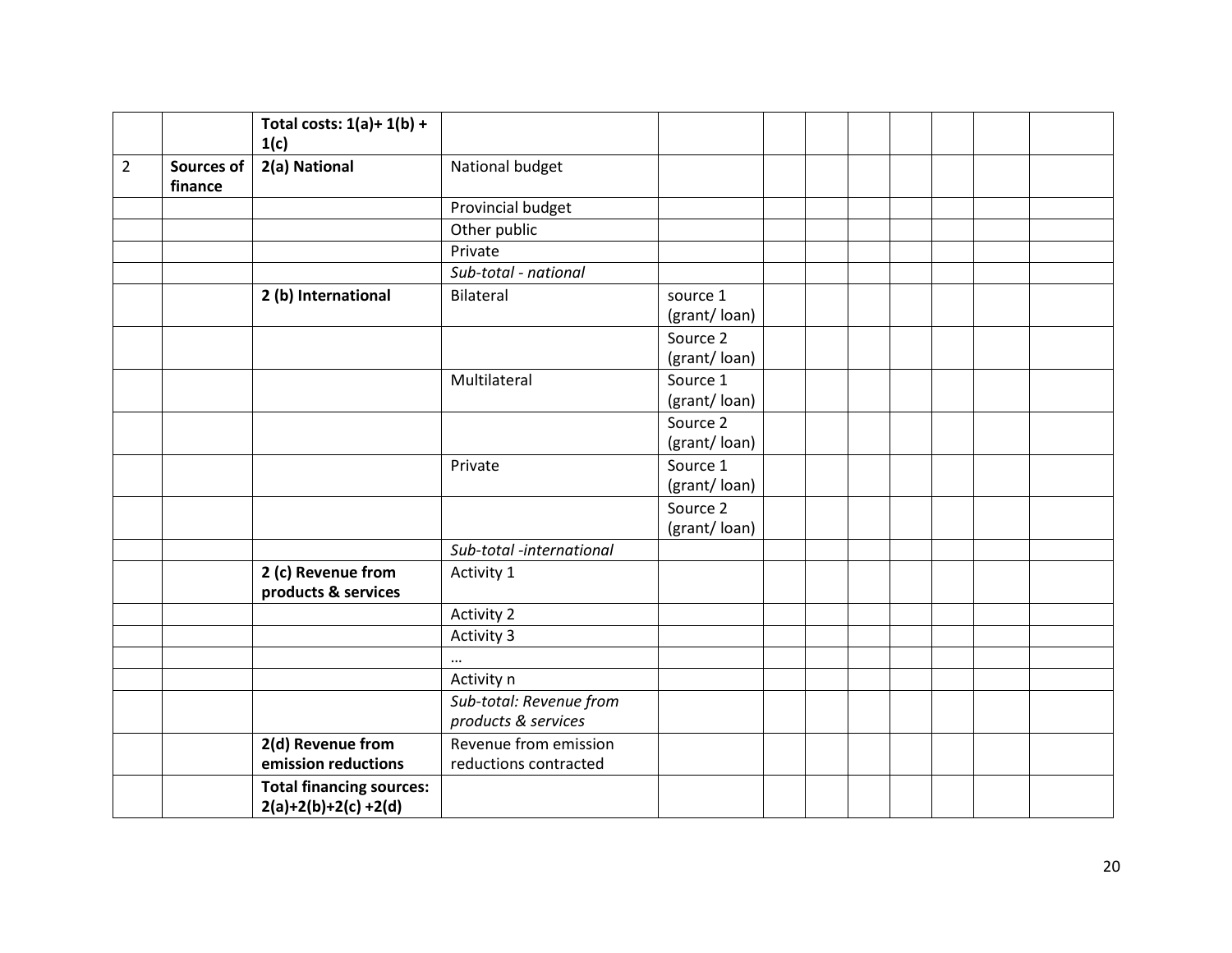| $\overline{3}$ | Surplus/         | <b>Total financing</b> |          |  |  |  |  |
|----------------|------------------|------------------------|----------|--|--|--|--|
|                | gap              | source $-$             |          |  |  |  |  |
|                |                  | total costs            |          |  |  |  |  |
| $\overline{4}$ | <b>Financing</b> | 4(a) Traditional       | Option 1 |  |  |  |  |
|                | options to       | sources                |          |  |  |  |  |
|                | reduce           | - grants/ loans        |          |  |  |  |  |
|                | gap              |                        |          |  |  |  |  |
|                |                  |                        | Option 2 |  |  |  |  |
|                |                  | 4(a) Alternative       | Option 1 |  |  |  |  |
|                |                  | sources                |          |  |  |  |  |
|                |                  | - (e.g.                |          |  |  |  |  |
|                |                  | guarantees/PES)        |          |  |  |  |  |
|                |                  |                        | Option 2 |  |  |  |  |
|                |                  | <b>Total of</b>        |          |  |  |  |  |
|                |                  | options for            |          |  |  |  |  |
|                |                  | financing $gap -$      |          |  |  |  |  |
|                |                  | $4(a)+4(b)$            |          |  |  |  |  |
| 5              | Sensitivity      | $+10\%$ costs          |          |  |  |  |  |
|                |                  | - 10% in financing     |          |  |  |  |  |
|                |                  | -10% revenue           |          |  |  |  |  |
|                |                  | $+20\%$ costs          |          |  |  |  |  |
|                |                  | - 20% in financing     |          |  |  |  |  |
|                |                  | -20% revenue           |          |  |  |  |  |
|                |                  | +30% costs             |          |  |  |  |  |
|                |                  | - 30% in financing     |          |  |  |  |  |
|                |                  | -30% revenue           |          |  |  |  |  |
|                |                  | - 2 % discount rate    |          |  |  |  |  |
|                |                  | +2% discount rate      |          |  |  |  |  |
| 6.             | Identification   | Key risks              |          |  |  |  |  |
|                | of financing     | impacting              |          |  |  |  |  |
|                | risks            | costs,                 |          |  |  |  |  |
|                |                  | revenues,              |          |  |  |  |  |
|                |                  | financing etc.         |          |  |  |  |  |
| 7.             | Proposed         | Measures to address    |          |  |  |  |  |
|                | measures         | financing gap/risks    |          |  |  |  |  |